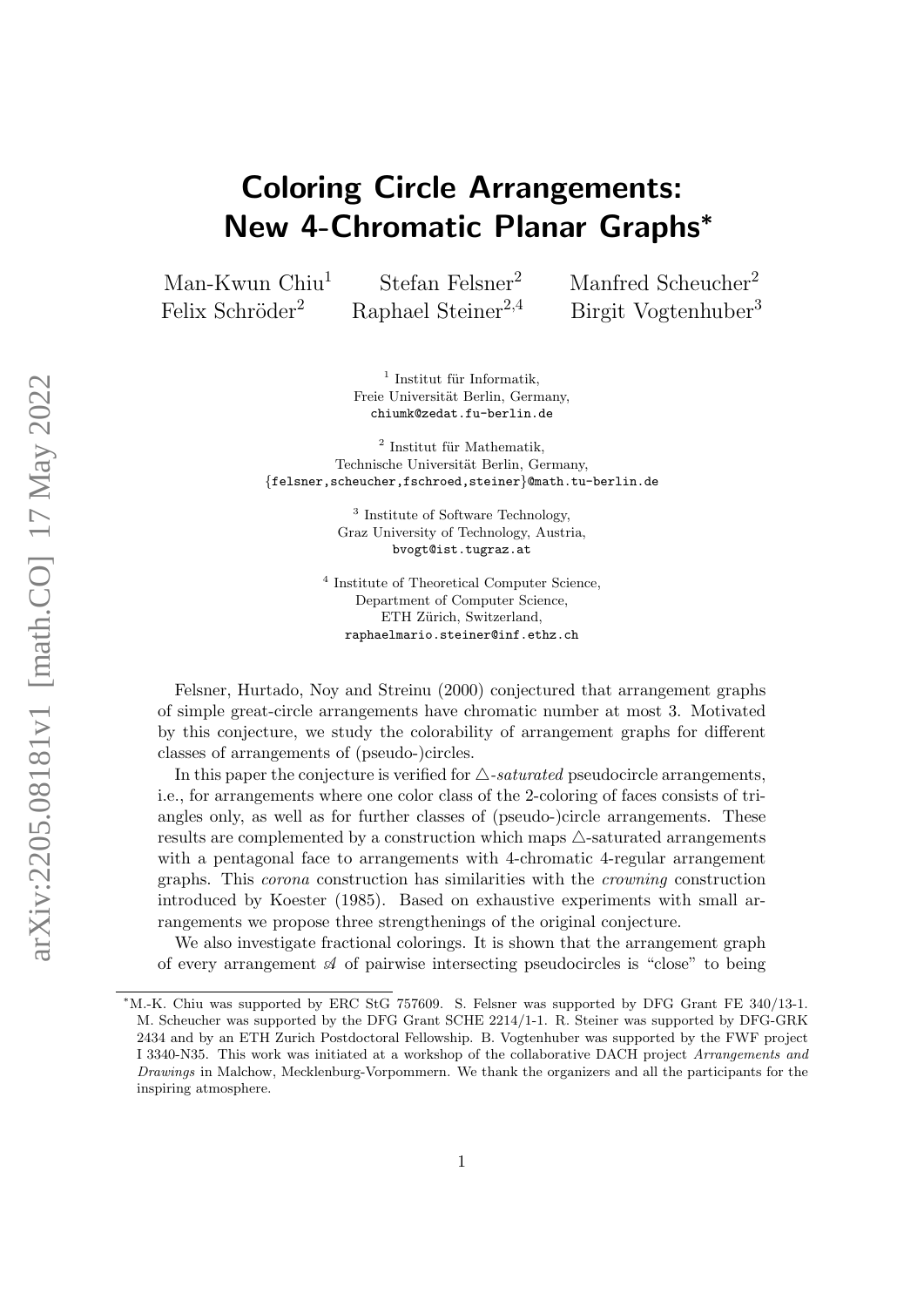3-colorable. More precisely, the fractional chromatic number  $\chi_f(\mathscr{A})$  of the arrangement graph is bounded from above by  $\chi_f(\mathcal{A}) \leq 3 + O(\frac{1}{n})$  $\frac{1}{n}$ ), where *n* is the number of pseudocircles of  $\mathcal A$ . Furthermore, we construct an infinite family of 4-edge-critical 4-regular planar graphs which are fractionally 3-colorable. This disproves a conjecture of Gimbel, Kündgen, Li, and Thomassen (2019).

# 1 Introduction

An arrangement of pseudocircles is a family of simple closed curves on the sphere or in the plane such that each pair of curves intersects at most twice. Similarly, an arrangement of pseudolines is a family of x-monotone curves such that every pair of curves intersects exactly once. An arrangement is simple if no three pseudolines/pseudocircles intersect in a common point and *intersecting* if every pair of pseudolines/pseudocircles intersects. Given an arrangement of pseudolines/pseudocircles, the *arrangement graph* is the planar graph obtained by placing vertices at the intersection points of the arrangement and thereby subdividing the pseudolines/pseudocircles into edges.

A proper coloring of a graph assigns a color to each vertex such that no two adjacent vertices have the same color. The *chromatic number*  $\chi$  of a graph is the smallest number of colors needed for a proper coloring of the graph. For an arrangement  $\mathcal{A}$ , we denote the chromatic number of (the arrangement graph of)  $\mathcal A$  by  $\chi(\mathcal A)$ .

The famous Four Color theorem and also Brook's theorem imply the 4-colorability of planar graphs with maximum degree 4; hence also every arrangement graph is properly 4-colorable. This motivates the following question: which arrangement graphs have chromatic number 4 and which can be properly colored with fewer than four colors?

There exist arbitrarily large non-simple line arrangements that require 4 colors. For example, the construction depicted in Figure [1\(a\)](#page-2-0) contains the Moser spindle as subgraph which has chromatic number 4. Hence the construction cannot be properly 3-colored. Using an inverse central (gnomonic) projection which maps lines to great-circles, one gets a non-simple arrangement  $\mathscr A$  of great-circles with  $\chi(\mathscr A)=4$  for any such line arrangement. Therefore, we restrict our attention to simple arrangements in the following.

Koester [\[Koe85\]](#page-20-0) presented a simple arrangement  $\mathscr A$  of 7 circles with  $\chi(\mathscr A)=4$  in which all but one pair of circles intersect; see Figure [8\(b\)](#page-8-0) in Section [3.1.](#page-7-0) Moreover, there also exist simple intersecting arrangements that require 4 colors. We invite the reader to verify this property for the example depicted in Figure [1\(b\).](#page-2-0)

In 2000, Felsner, Hurtado, Noy and Streinu [\[FHNS00\]](#page-19-0) (cf. [\[FHNS06\]](#page-19-1)) studied arrangement graphs of pseudoline and pseudocircle arrangements. They obtained results regarding connectivity, Hamiltonicity, and colorability of those graphs. In that work, they also stated the following conjecture:

<span id="page-1-0"></span>Conjecture 1 (Felsner et al. [\[FHNS00,](#page-19-0) [FHNS06\]](#page-19-1)). The arrangement graph of every simple arrangement of great-circles on the sphere is 3-colorable.

While this conjecture is fairly well known (cf. [\[Ope09,](#page-20-1) [Kal18,](#page-19-2) [Wag02\]](#page-20-2) and [\[Wag10,](#page-20-3) Chapter 17.7]) there has been little progress in the last 20 years. Aichholzer, Aurenhammer, and Krasser verified the conjecture for up to 11 great-circles [\[Kra03,](#page-20-4) Chapter 4.6.4]. They did not explicitly mention "non-realizable" arrangements, i.e., arrangements of pseudocircles that cannot be realized by great-circles despite fulfilling all necessary combinatorial properties of great-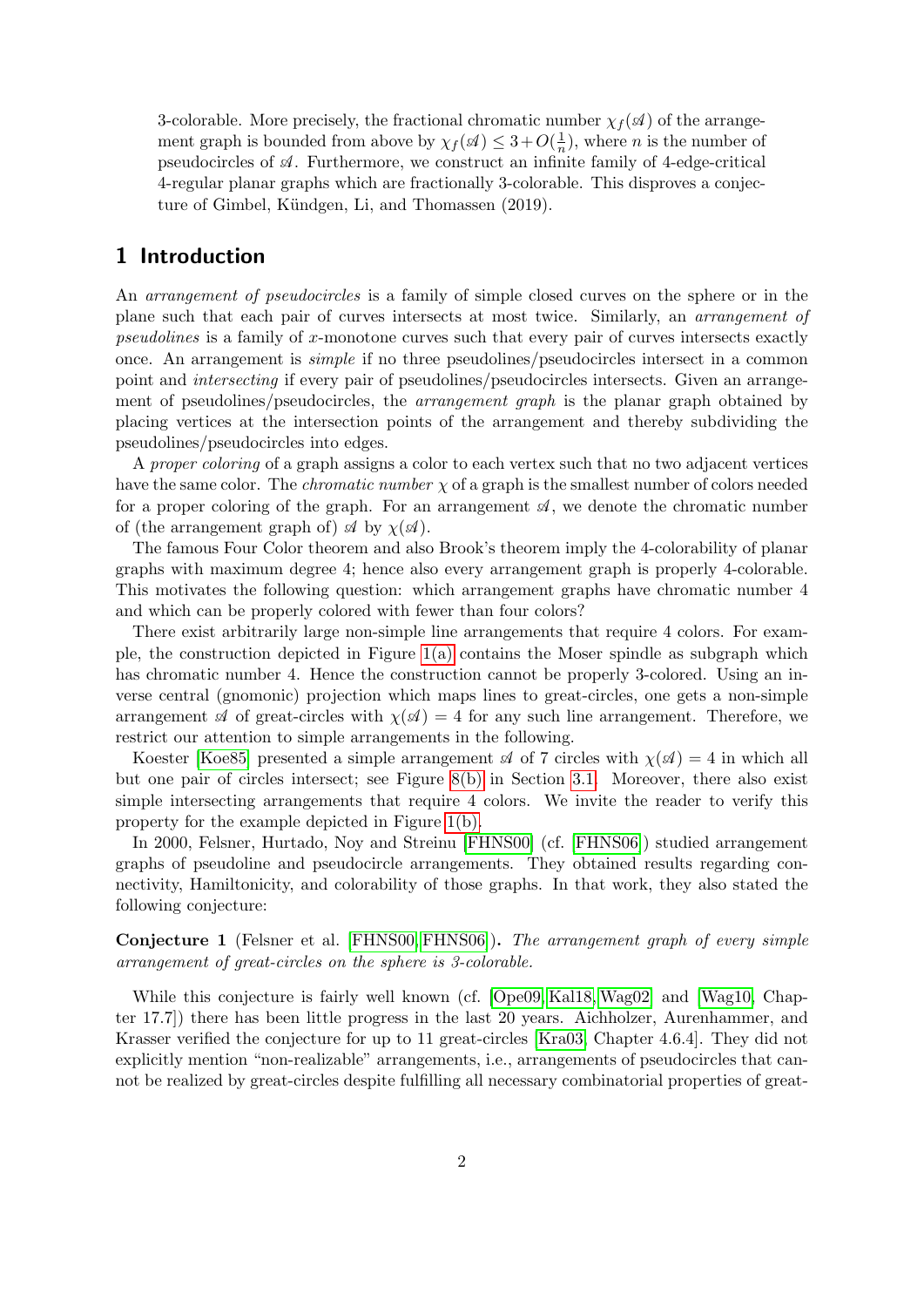<span id="page-2-0"></span>

Figure 1: [\(a\)](#page-2-0) A 4-chromatic non-simple line arrangement. The red subarrangement not intersecting the Moser spindle (highlighted blue) can be chosen arbitrarily. [\(b\)](#page-2-0) A simple intersecting arrangement of 5 pseudocircles with  $\chi = 4$  and  $\chi_f = 3$ .

circle arrangements (see below for details). We have re-generated the data from [\[Kra03,](#page-20-4) Chapter 4.6.4] for arrangements of up to 11 great-circles (cf. [\[SSS20\]](#page-20-5)) and verified the conjecture also for non-realizable arrangements of the same size, by this confirming it for all arrangements of up to 11 great-pseudocircles. Arrangements of great-pseudocircles are defined as arrangements of pairwise intersecting pseudocircles where along each pseudocircle, the sequence of the  $2n-2$  intersections with the other pseudocircles is  $(n-1)$ -periodic. Equivalently, the induced subarrangement of every three pseudocircles only has triangular faces.

Results and outline In Section [2](#page-3-0) we discuss two infinite families of 3-colorable arrangements. The first is the family of  $\triangle$ -saturated arrangements of pseudocircles: A plane graph is  $\triangle$ saturated if every edge is incident to exactly one triangular face, an arrangement is  $\triangle$ -saturated if its arrangement graph is  $\triangle$ -saturated. The second family is based on a specific construction which replaces a pseudocircle by a bundle of three pseudocircles and preserves 3-colorability.

In Section [3](#page-7-1) we extend our study of  $\triangle$ -saturated arrangements and present an infinite family of arrangements which require 4 colors. We believe that the construction results in infinitely many 4-vertex-critical arrangement graphs. A k-chromatic graph is  $k$ -vertex-critical if the removal of every vertex decreases the chromatic number. It is  $k$ -edge-critical if the removal of every edge decreases the chromatic number. One of the arrangements which can be obtained with our construction is Koester's arrangement of 7 circles [\[Koe85\]](#page-20-0); see Figure [8\(b\)](#page-8-0) in Section [3.1.](#page-7-0) Koester obtained his example using a "crowning" operation, which actually yields infinite families of 4-edge-critical 4-regular planar graphs. However, except for the initial 7 circles example, these graphs are not arrangement graphs of arrangements of pseudocircles.

In Section [4](#page-13-0) we investigate the fractional chromatic number  $\chi_f$  of arrangement graphs. Roughly speaking, this variant of the chromatic number is the objective value of the linear relaxation of the ILP formulation for the chromatic number<sup>[1](#page-2-1)</sup>. We show that intersecting arrangements of pseudocircles are "close" to being 3-colorable by proving that  $\chi_f(\mathcal{A}) \leq 3 +$  $O(\frac{1}{n})$  $\frac{1}{n}$ ) for any intersecting arrangement  $\mathscr A$  of *n* pseudocircles.

<span id="page-2-1"></span><sup>&</sup>lt;sup>1</sup>The exact definition of the fractional chromatic number is deferred to Section  $4$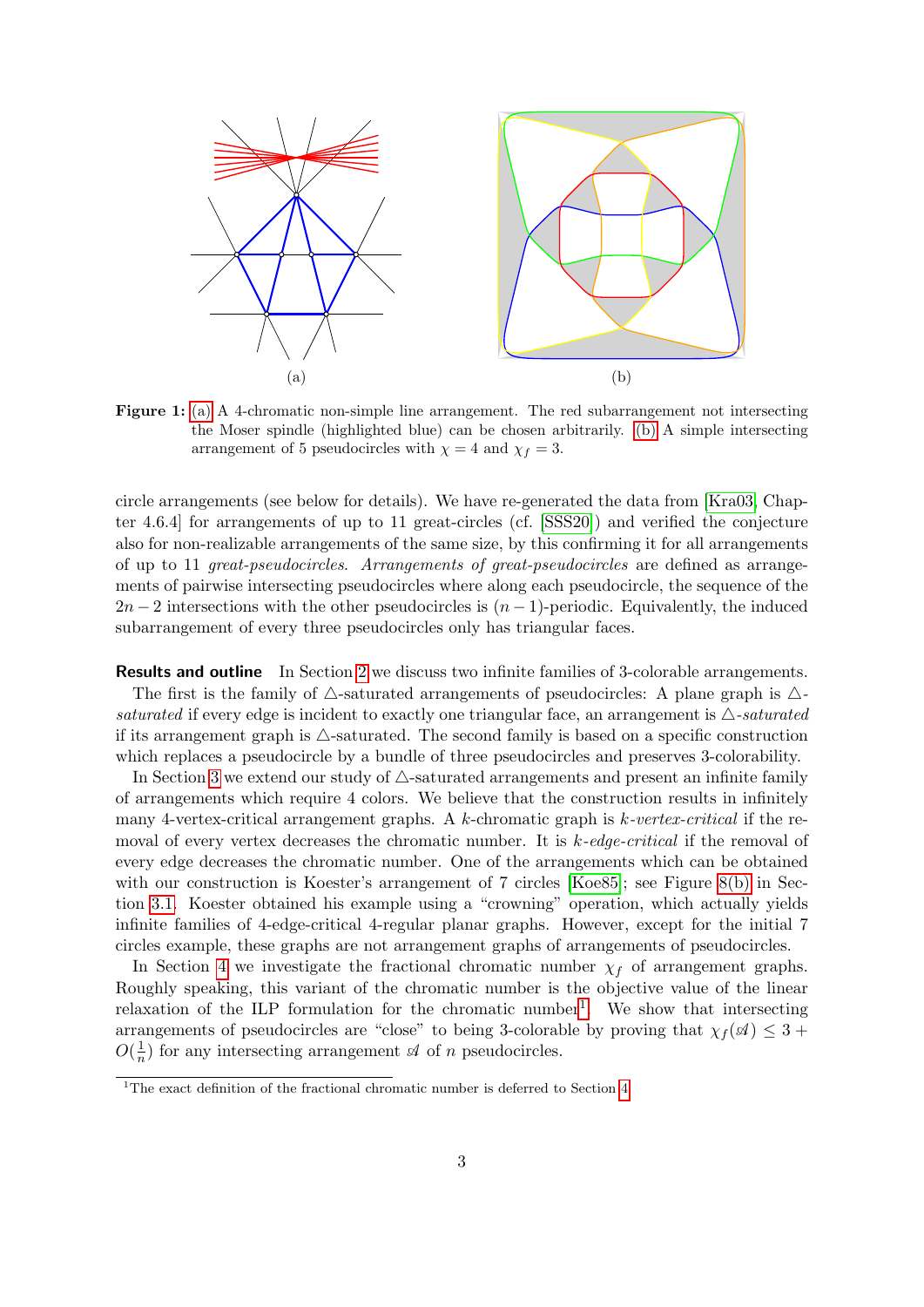In their work about the fractional chromatic number of planar graphs, Gimbel, Kündgen, Li, and Thomassen conjectured that every 4-chromatic planar graph has fractional chromatic number strictly greater than 3 [\[GKLT19,](#page-19-3) Conjecture 3.2]. They argued that a positive answer to this statement would yield an alternative proof of the Four Color Theorem. In Section [5,](#page-17-0) we present an example of a 4-edge-critical arrangement graph which is fractionally 3-colorable. The example is the basis for constructing an infinite family of 4-regular planar graphs which are 4-edge-critical and fractionally 3-colorable. This disproves the conjecture of Gimbel et al. in a strong form.

We conclude this paper with a discussion in Section [6,](#page-19-4) where we also propose three strengthened versions of Conjecture [1](#page-1-0) which are supported by exhaustive experiments with small arrangements.

## <span id="page-3-0"></span>2 Families of 3-colorable arrangements of pseudocircles

In this section we present two classes of arrangements of pseudocircles which are 3-colorable.

### <span id="page-3-3"></span>2.1  $\triangle$ -saturated arrangements are 3-colorable

Recall that an arrangement is  $\triangle$ -saturated if every edge of the arrangement graph is incident to exactly one triangular face. Figure [2](#page-3-1) shows some examples of  $\triangle$ -saturated arrangements of pseudocircles. We show that  $\triangle$ -saturated arrangements are 3-colorable. This verifies Conjecture [1](#page-1-0) for a class of great-pseudocircle arrangements.

Note, however that not all  $\triangle$ -saturated arrangements are great-pseudocircle arrangements; For example the first two arrangements in Figure [2](#page-3-1) are not. To see this, consider the subarrangement of the black, blue, and red pseudocircle in each of the two arrangements.

<span id="page-3-1"></span>

Figure 2:  $\triangle$ -saturated intersecting arrangements with 7, 9, and 10 pseudocircles.

#### <span id="page-3-2"></span>**Theorem 2.** Every simple  $\triangle$ -saturated arrangement  $\mathcal A$  of pseudocircles is 3-colorable.

*Proof.* Let H be a graph whose vertices correspond to the triangles of  $\mathcal A$  and whose edges correspond to pairs of triangles sharing a vertex of  $\mathcal A$ . This graph H is planar and 3-regular. Moreover, since the arrangement graph of  $\mathcal A$  is 2-connected, H is bridgeless. Now Tait's theorem, a well known equivalent of the 4-color theorem, asserts that  $H$  is 3-edge-colorable, see e.g.  $[Aig87]$  or [\[Tho98\]](#page-20-6). The edges of H correspond bijectively to the vertices of the arrangement  $\mathcal A$  and, since adjacent vertices of  $\mathcal A$  are incident to a common triangle, the corresponding edges of H share a vertex. This shows that the graph of  $\mathcal A$  is 3-colorable.  $\Box$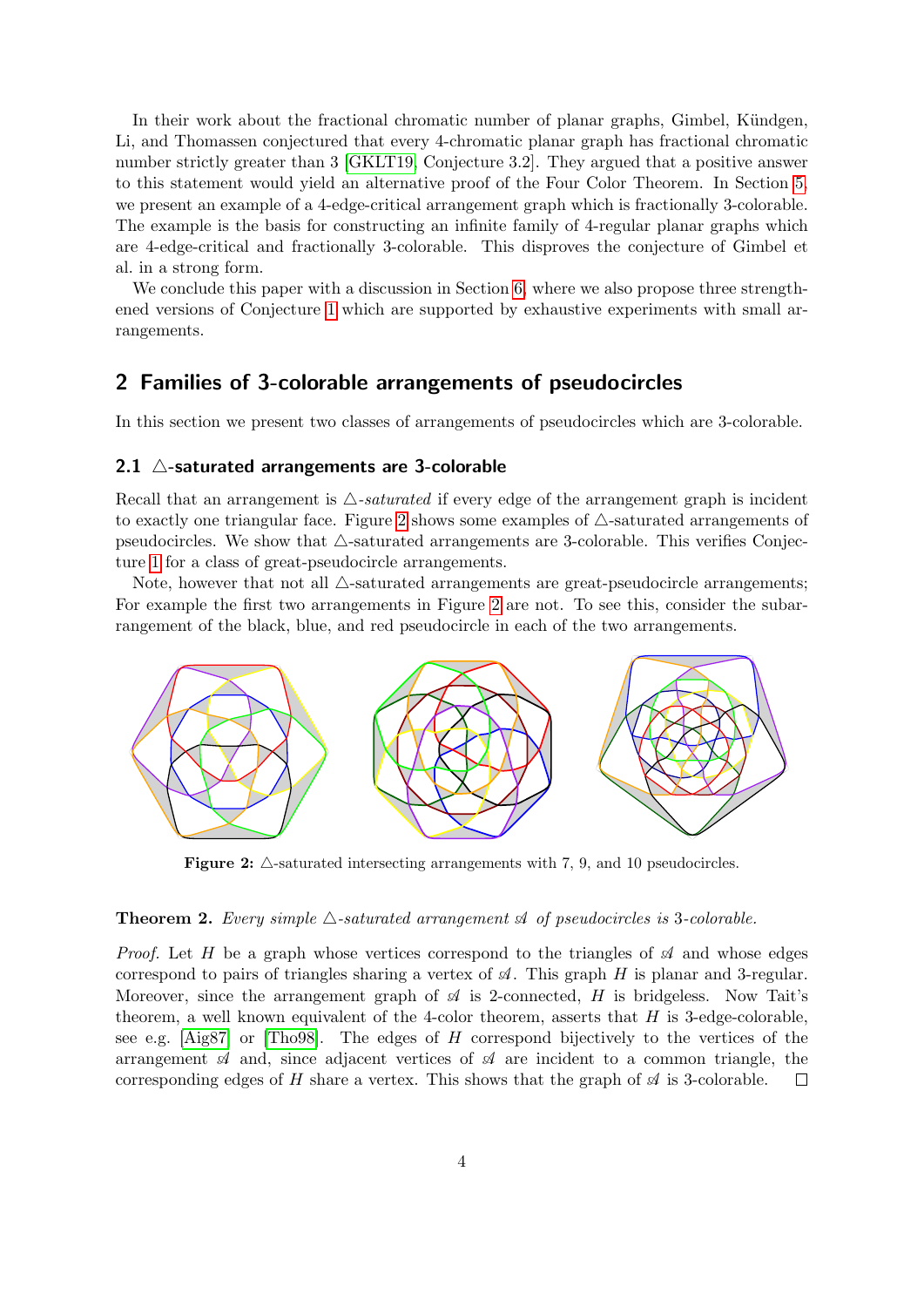The maximum number of triangles in arrangements of pseudolines and pseudocircles has been studied intensively, see for example [Grü72, [Rou86,](#page-20-7) [Bla11\]](#page-19-7) and the recent work [\[FS21\]](#page-19-8).

By recursively applying the "doubling method", Harborth [\[Har85\]](#page-19-9), Roudneff [\[Rou86\]](#page-20-7), and Blanc [\[Bla11\]](#page-19-7) proved the existence of  $\triangle$ -saturated arrangements of n pseudolines for infinitely many values of  $n \equiv 0, 4 \pmod{6}$ . Similarly, a doubling construction for arrangements of  $(\text{great-)pseudocircles yields infinitely many }\triangle\text{-saturated arrangements of (great-)pseudocircles.}$ Figure [3](#page-4-0) illustrates the doubling method applied to an arrangement of great-pseudocircles. Note that for  $n \equiv 2 \pmod{3}$  there is no  $\triangle$ -saturated intersecting pseudocircle arrangements because the number of edges of the arrangement graph equals 3 times the number of triangles but the number of edges is  $2n(n-1)$  which is not divisible by 3.

<span id="page-4-0"></span>

Figure 3: The doubling method applied to an arrangements of 6 great-pseudocircles. The red pseudocircle is replaced by a cyclic arrangement.

The proof of Theorem [2](#page-3-2) actually can be extended to a larger class of graphs (cf. Theorem [3\)](#page-5-0). Before stating the result we need some more definitions.

The medial graph  $M(G)$  of an embedded planar graph G is a graph representing the adjacencies between edges in the cyclic order of vertices and faces, respectively: The vertices of  $M(G)$  correspond to the edges in G. Two vertices of  $M(G)$  share an edge whenever their corresponding edges in G are adjacent along the boundary of a face of G (and hence consecutive around a vertex; vertices of degree 1 and 2 in G induce loops and multi-edges, respectively, in  $M(G)$ ). Note that every medial graph is a 4-regular planar graph. Vice-versa, every 4-regular planar graph is the medial graph of some planar graph.

In order to see that the latter statement is true for connected graphs, let  $H$  be a 4-regular connected embedded planar graph, and consider its dual graph  $H^*$ . Since  $H$  is 4-regular and hence Eulerian,  $H^*$  is a bipartite graph. Next consider the 2-coloring of the faces of  $H$  which is induced by the bipartition of  $H^*$ , say, with colors gray and white. Pick one of the color classes, e.g., the gray faces, and create a new plane graph  $G$  as follows:  $G$  has exactly one vertex placed in the interior of every gray face of  $H$ , and two vertices u and v of  $G$  are connected via an edge if and only if their corresponding gray faces touch at a vertex  $x$ . In this case, the edge uv is drawn in G in such a way that it connects u to v by crossing through x and staying within the union of the gray faces corresponding to  $u$  and  $v$  otherwise. From this construction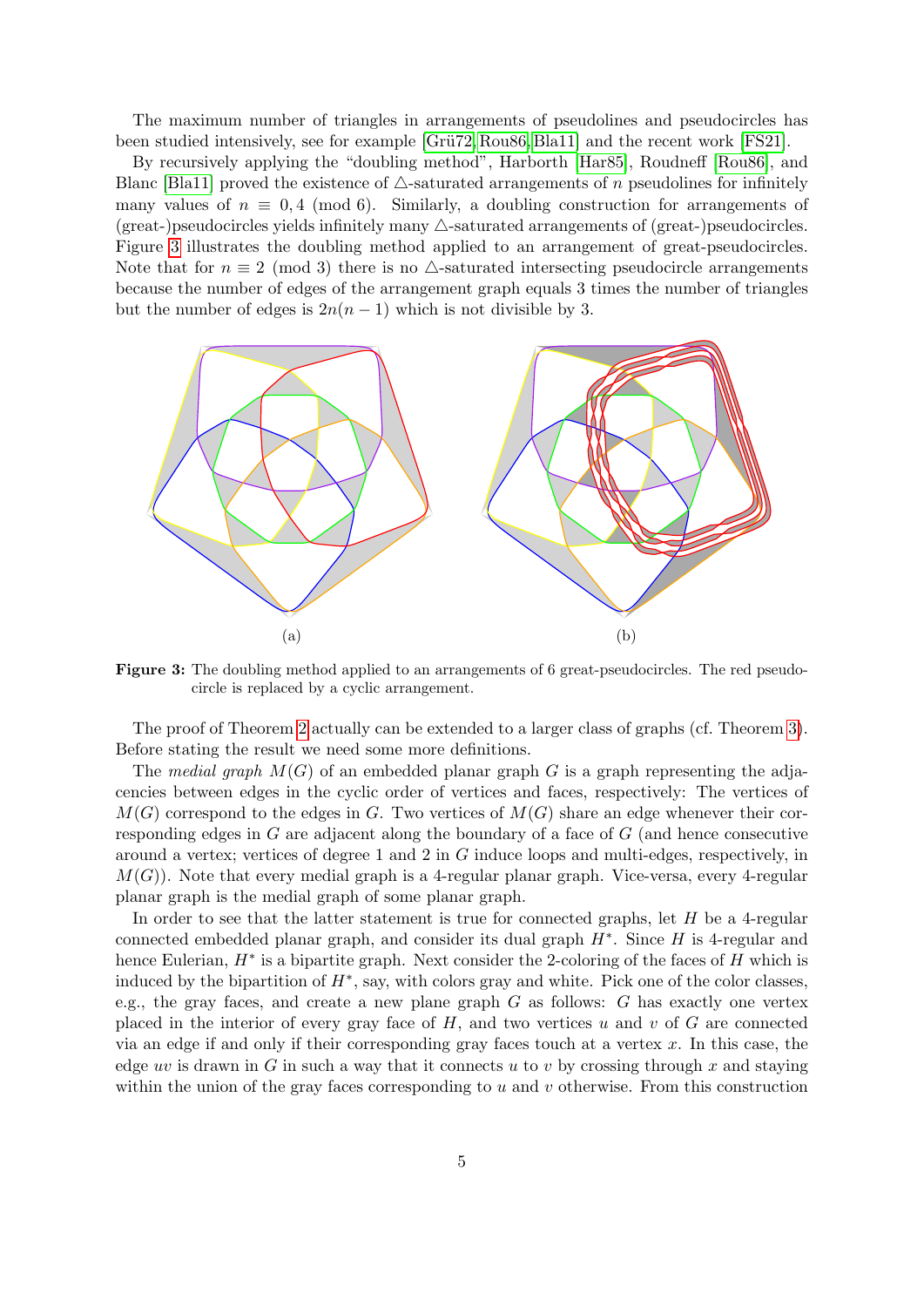it is now easy to see that G is a plane graph satisfying  $M(G) = H$ , and every such graph G is referred to as a *premedial graph* of  $H$ . By picking the white instead of the gray faces in the above construction, we would have obtained another premedial graph of  $H$ , namely the dual graph  $G^*$  of G. While this shows that reconstructing G from  $M(G)$  is in general not possible, it can be seen that H determines a primal-dual pair  $\{G, G^*\}$  of premedial graphs uniquely up to isomorphism. Figure [4](#page-5-1) shows an example of a medial graph and its two premedial graphs.

<span id="page-5-1"></span>

**Figure 4:** The cube graph (left) and its medial graph  $G_{\mathcal{A}}$  (middle). The graph  $G_{\mathcal{A}}$  is also the graph of an arrangement of four pseudocircles; as indicated by the edge colors. The second premedial graph of  $G_{\mathcal{A}}$  is the octahedron graph (right).

Note that if G is the graph of an arrangement of pseudocircles, then  $G$  is 4-regular while its dual graph  $G^*$  has vertices of degree  $\leq$  3. Hence, in this case we can identify G in the pair of premedial graphs given by  $M(G)$ .

In the other direction, an arrangement graph  $G$  has a cubic premedial graph – the graph  $H$ in the proof of Theorem [2](#page-3-2) – if and only if G is  $\Delta$ -saturated. Moreover, the proof of Theorem 2 does not require that the 4-regular graph G under consideration is actually an arrangement graph. It just requires it to be 2-connected to ensure that the cubic premedial graph  $H$  is bridgeless. Hence the following theorem generalizes Theorem [2,](#page-3-2) while essentially having the same proof.

<span id="page-5-0"></span>**Theorem 3.** If G is a 2-connected 4-regular planar graph which has a cubic premedial graph H then  $\chi(G) = 3$ .

<span id="page-5-2"></span>We remark that 2-connectivity is a crucial condition in Theorem [3](#page-5-0) as illustrated in Figure [5.](#page-5-2)



**Figure 5:** A connected 4-regular planar graph G with a cubic premedial graph and  $\chi(G) = 4$ 

*Proof.* Let H be the cubic premedial graph of G, i.e.,  $G = M(H)$ . A bridge in H corresponds to a cut vertex of its medial graph G. Since G is assumed to be 2-connected, it follows that  $H$ is bridgeless and hence, by Tait's theorem, 3-edge-colorable. Adjacent vertices of G correspond to edges of  $H$  that are consecutive in the circular order at a vertex of  $H$ . As such pairs of edges receive different colors in the edge-coloring of  $H$ , the 3-edge-coloring of  $H$  induces a 3-coloring of G.  $\Box$ 

It follows from the above discussion that  $\chi(M(H))$  is upper bounded by the *chromatic* index  $\chi'(H)$ , i.e., the minimum number of colors required for a proper edge coloring of H.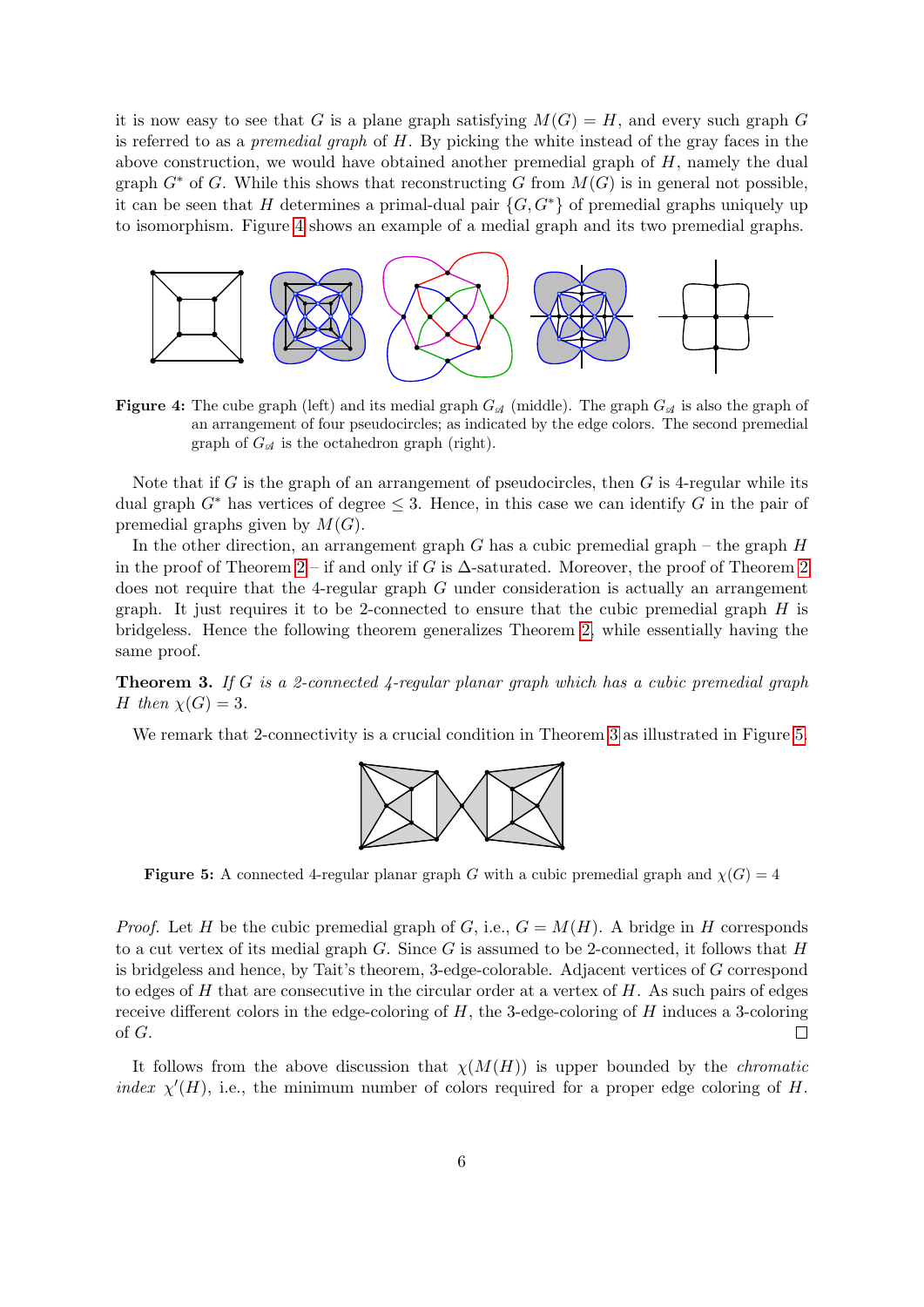Indeed, if  $v$  is a vertex of  $H$ , then edges incident to  $v$  require pairwise distinct colors in an edge coloring, while in  $M(H)$  these edges are vertices along the boundary of a facial cycle so that repetitions of colors might be feasible.

#### 2.2 More families of 3-colorable arrangements

We next show how to construct more infinite families of 3-colorable arangements of (intersecting) pseudocircles, great-pseudocircles, or circles, respectively.

Let  $\mathcal A$  be a 3-colorable arrangement of n pseudocircles and let  $\phi$  be a coloring of  $\mathcal A$  with colors 0, 1, 2. We will use the additive structure of  $\mathbb{Z}_3$  on the colors.

Fix a pseudocircle C of  $\mathcal A$  and let  $V_I$  and  $V_O$  be the sets of vertices of  $\mathcal A$  inside and outside of C, respectively. Let  $\mathcal{A}'$  be the arrangement obtained from  $\mathcal{A}$  by adding two parallel pseudocircles  $C'$  and  $C''$  along  $C$ , i.e., the order in which the three pseudocircles  $C, C'$ , and  $C''$  cross the other pseudocircles is the same. We can think of the parallel pseudocircles as drawn close to C such that C is the innermost, C' the middle, and C'' the outer of the three pseudocircles. For every vertex  $v \in C$ , we have the corresponding vertices  $v'$  and  $v''$  on  $C'$  and  $C''$  respectively. Formally, this correspondence can be stated by saying that  $vv'$  and  $v'v''$  are edges of  $\mathcal{A}'$ , and edges vw with  $w \in V_O$  of  $\mathcal A$  are replaced by  $v''w$  in  $\mathcal{A}'$ .

The following defines a 3-coloring  $\phi'$  of  $\mathscr{A}'$ : For  $u \in V_I$  let  $\phi'(u) = \phi(u)$ ; for a triple  $v, v', v''$  of corresponding vertices on the three pseudocircles  $C, C', C'',$  let  $\phi'(v) = \phi(v), \phi'(v') = \phi(v) + 1$ , and  $\phi'(v'') = \phi(v) + 2$ ; finally for  $w \in V_O$  let  $\phi'(w) = \phi(w) + 2$ .

Since we are mostly interested in intersecting arrangements we next describe how to transform  $\mathcal{A}'$  into a 3-colorable intersecting arrangement  $\mathcal{A}''$ . Let  $e_1$  and  $e_2$  be two edges on C in  $\mathcal{A}$ . Corresponding to each of  $e_1$  and  $e_2$ , we have a  $2 \times 3$  grid in  $\mathcal{A}'$ ; see Figure [6](#page-6-0) left. This grid can be replaced by a triangular structure with pairwise crossings of the three pseudocircles, see Figure [6](#page-6-0) middle and right. The figure also shows that a 3-coloring of the grid, where the colors in the columns are  $0, 1, 2, 0$ , or  $1, 2, 0, 1$ , can be extended to the three added crossings. Hence, we obtain a 3-colorable intersecting arrangement  $\mathcal{A}''$ .

<span id="page-6-0"></span>

**Figure 6:** A  $2 \times 3$  grid (left) and two ways of adding pairwise crossings on the horizontal curves.

Let  $\mathcal A$  be a 3-colorable arrangement of great-pseudocircles. If we pick  $e_1$  and  $e_2$  as a pair of antipodal edges on  $C$  and add the intersections between  $C, C',$  and  $C''$  along those two edges, once as in the middle of Figure [6](#page-6-0) and once as in the right of the figure, then we obtain an arrangement  $\mathcal{A}^{\prime\prime}$  which is again an arrangement of great-pseudocircles.

Moreover, if  $\mathscr A$  is an arrangement of (proper) circles, then clearly  $\mathscr A'$  is again an arrangement of circles. Less obvious but still true is that  $\mathcal{A}^{\prime\prime}$  can also be realized as a circle arrangement. The reason is that the three circles  $C', C''$  can be placed inside an arbitrarily narrow belt centered at C. Figure [7](#page-7-2) shows an example of a transformation  $\mathcal{A} \to \mathcal{A}' \to \mathcal{A}''$ .

The following is a direct consequence of the above-described constructions.

**Proposition 4.** Let  $\mathcal{A}$  be a 3-colorable arrangement of n (intersecting) pseudocircles, greatpseudocircles, or circles, respectively. Then for any  $k \in \mathbb{N}$ , arrangement  $\mathcal{A}$  can be extended to a 3-colorable arrangement of size  $n + 2k$  of the same type.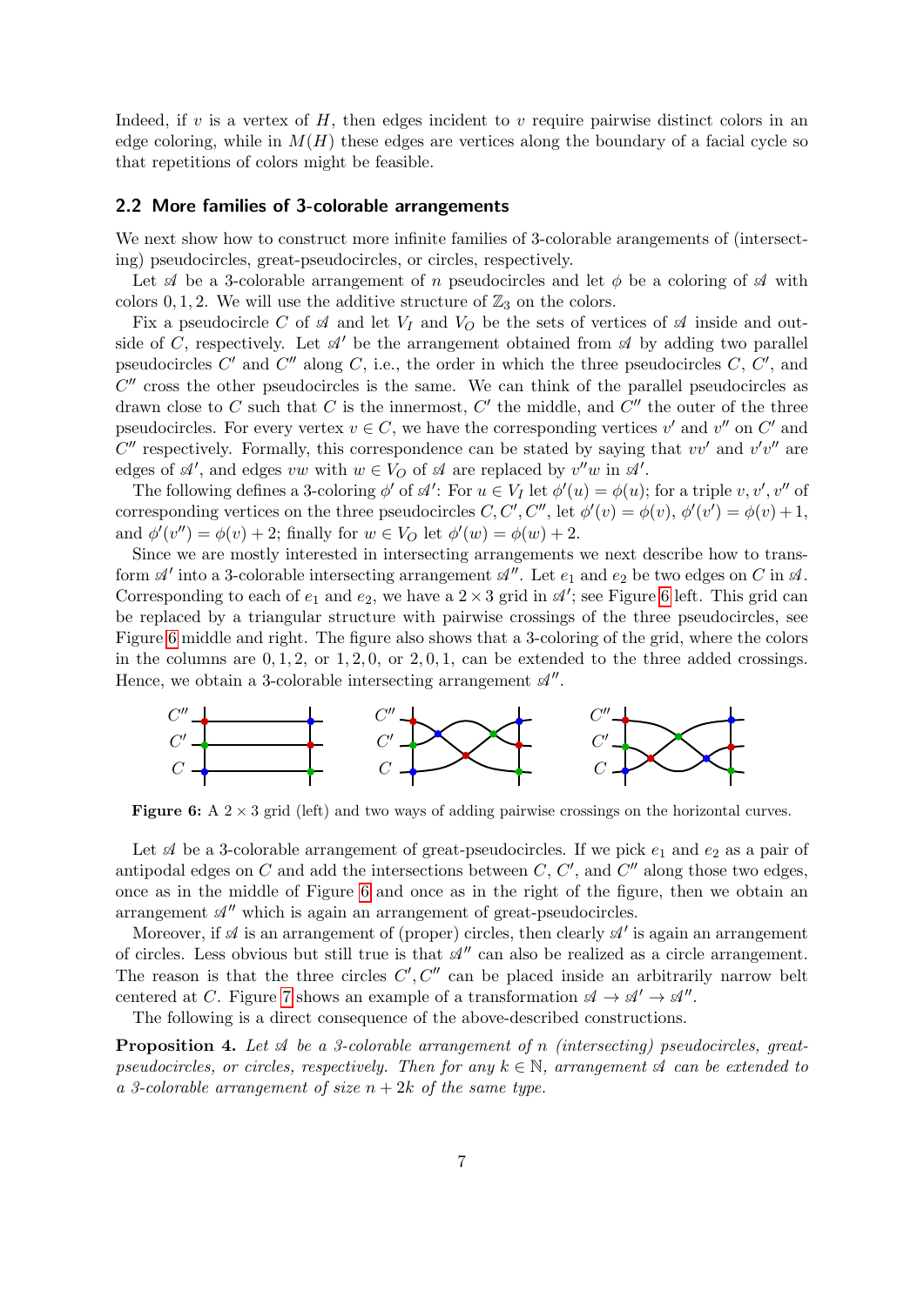<span id="page-7-2"></span>

Figure 7: A 3-colorable arrangement  $\mathcal A$  of circles and the derived arrangements  $\mathcal A'$  and  $\mathcal A''$ .

## <span id="page-7-1"></span>3 Constructing 4-chromatic arrangement graphs

In the first part of this section, we describe an operation that extends any  $\triangle$ -saturated intersecting arrangement of pseudocircles with a pentagonal cell (which is 3-colorable by Theorem [2\)](#page-3-2) to a 4-chromatic arrangement of pseudocircles by inserting only one additional pseudocircle. This corona extension is somewhat related to Koester's crowning, an operation used to construct an infinite family of 4-regular 4-edge-critical planar graphs [\[Koe90\]](#page-20-8). This motivates the study of criticality of the graphs obtained via the corona extension, which is the topic of Subsection [3.2.](#page-9-0)

#### <span id="page-7-0"></span>3.1 The corona extension

We start with a  $\triangle$ -saturated arrangement A of pseudocircles which contains a pentagonal cell  $\circ$ . By definition, in the 2-coloring of the faces of  $\mathcal{A}$ , one of the two color classes consists of triangles only; see e.g. the arrangement from Figure [8\(a\).](#page-8-0) Since the arrangement is  $\triangle$ saturated, the pentagonal cell  $\circlearrowright$  is surrounded by triangular cells.

We can now insert an additional pseudocircle enclosing  $\circ$  so that the new pseudocircle intersects only the 5 pseudocircles which bound  $\circ$  and does so only at edges incident to vertices of  $\circ$ . Figure [8\(b\)](#page-8-0) illustrates this extension for the arrangement from Figure [8\(a\).](#page-8-0)

In the extended arrangement  $\mathcal{A}^+$ , one of the two color classes of faces consists of triangles and the pentagon  $\odot$ . We say that  $\mathcal{A}^+$  is obtained via a *corona extension*<sup>[2](#page-7-3)</sup> from  $\mathcal{A}$ . It is interesting to note that the arrangement depicted in Figure [8\(b\)](#page-8-0) is Koester's arrangement [\[Koe85\]](#page-20-0).

To discuss the colorability of the corona extension, we introduce some notation. For a graph G, let  $\alpha(G)$  denote the size of any maximum independent set of G. In a proper kcoloring of  $G$ , the vertices of every color class form an independent set, and we trivially have  $\alpha(G) \geq \frac{|V(G)|}{k}$  $\frac{(G)}{k}$  for every k-colorable graph.

<span id="page-7-4"></span>**Lemma 5.** Let G be a  $\ddot{A}$ -regular planar graph. If in the 2-coloring of the faces of G, one of the classes consists of only triangles and a single pentagon, then  $\alpha(G) < \frac{|V(G)|}{3}$  $rac{(\mathbf{G})|}{3}$ .

*Proof.* Color the faces of  $G = (V, E)$  with black and white. Let the black class contain only triangles and one pentagon. Let t be the number of these triangles and let  $\alpha := \alpha(G)$ . Given an independent set I of cardinality  $\alpha$ , we count the number of pairs  $(v, F)$ , where v is a vertex of I and F is a black face of  $\mathcal A$  incident to v. There are 2 such faces for every  $v \in I$ , hence,  $2\alpha$  pairs in total. Since any independent set of G contains at most one vertex of each triangle

<span id="page-7-3"></span><sup>2</sup>The writing of this article has benefited from the corona lockdown in April 2020.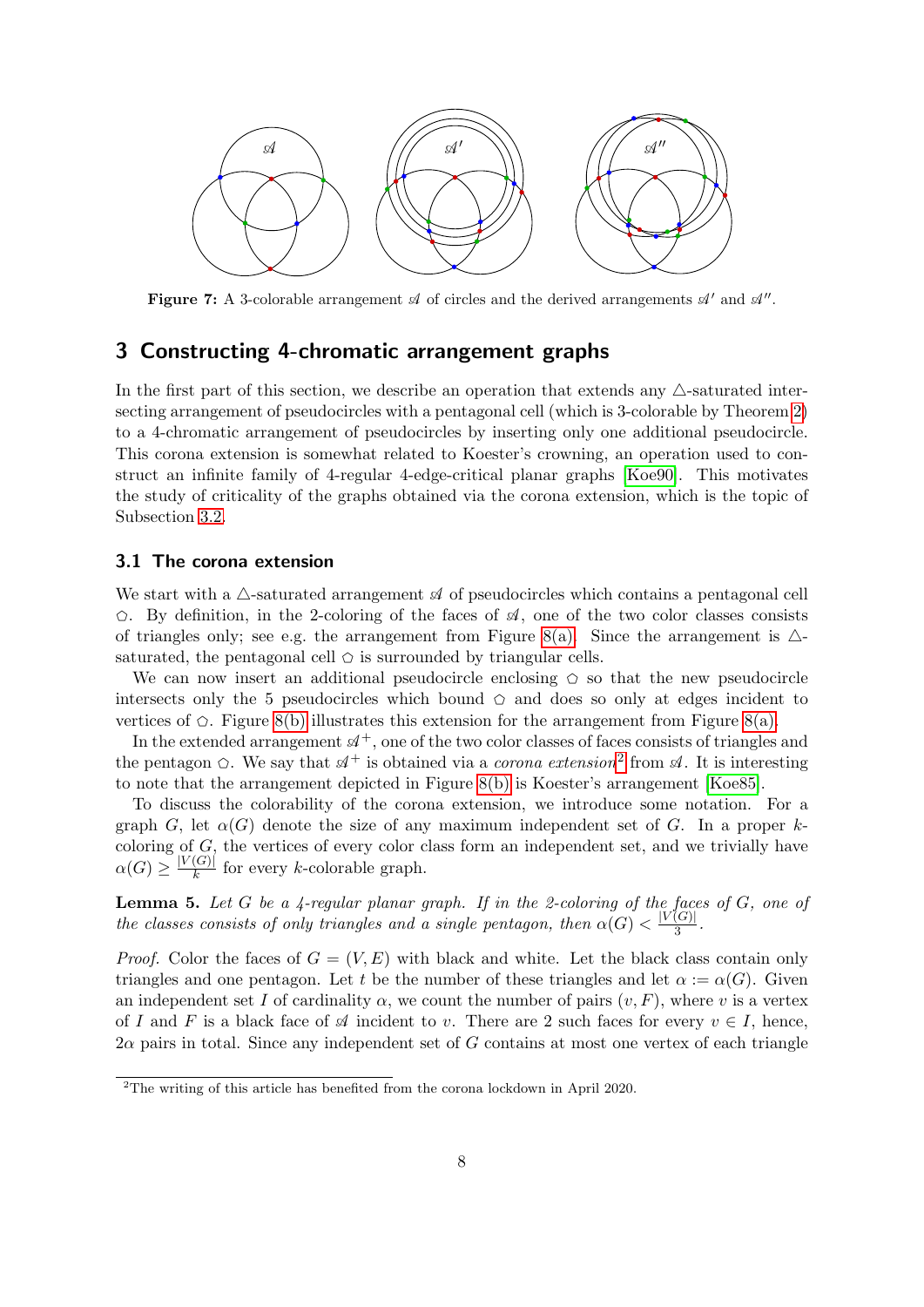<span id="page-8-0"></span>

Figure 8: [\(a\)](#page-8-0) A  $\triangle$ -saturated arrangement of 6 great-circles and [\(b\)](#page-8-0) the corona extension at its central pentagonal face. The arrangement in [\(b\)](#page-8-0) is Koester's [\[Koe85\]](#page-20-0) example of a planar 4-edgecritical 4-regular planar graph.

and at most two vertices of the pentagon, the number of pairs  $(v, F)$  is at most  $t + 2$ . Hence, we have

<span id="page-8-2"></span>
$$
2\alpha \le t + 2. \tag{1}
$$

Since G is 4-regular, there are exactly  $|E| = 2|V|$  edges. As every edge is incident to exactly one black face, we also have  $|E| = 3t + 5$ . This yields the equation

<span id="page-8-1"></span>
$$
3t + 5 = 2|V|.\t\t(2)
$$

From equation [\(2\)](#page-8-1), we conclude that t is odd. Therefore we can strengthen equation [\(1\)](#page-8-2) to

<span id="page-8-3"></span>
$$
2\alpha \le t + 1. \tag{3}
$$

Combining equations [\(2\)](#page-8-1) and [\(3\)](#page-8-3) yields  $6\alpha \leq 3t + 3 = 2|V| - 2$  and hence  $\alpha < \frac{|V|}{3}$ .  $\Box$ 

**Proposition 6.** The corona extension of a  $\triangle$ -saturated arrangement of pseudocircles with a pentagonal cell  $\Diamond$  is 4-chromatic.

*Proof.* From Lemma [5](#page-7-4) we know that after the corona extension the inequality  $3\alpha(G) < |V(G)|$ holds. This implies that the corona extension of a  $\triangle$ -saturated arrangement of pseudocircles with a pentagonal cell  $\circlearrowright$  is not 3-colorable.  $\Box$ 

It is remarkable that the argument from the proof of Lemma [5](#page-7-4) only holds for pentagons. More precisely, if the class of black faces of  $G$  consists of triangles and a single  $k$ -gon, then we need  $k = 5$  to get  $\alpha < |V|/3$ .

By iteratively applying the doubling method (cf. Section [2.1\)](#page-3-3) to the arrangements depicted in Figure [2,](#page-3-1) we obtain  $\triangle$ -saturated arrangements of n pseudocircles which have pentagonal cells for infinitely many values of  $n \equiv 0, 4 \pmod{6}$ . Applying the corona extension to the members of this infinite family yields an infinite family of arrangements that are not 3-colorable.

<span id="page-8-4"></span>Theorem 7. There exists an infinite family of simple 4-chromatic arrangements of pseudocircles, each of which is obtained from an intersecting arrangement of pseudocircles by adding only one additional pseudocircle.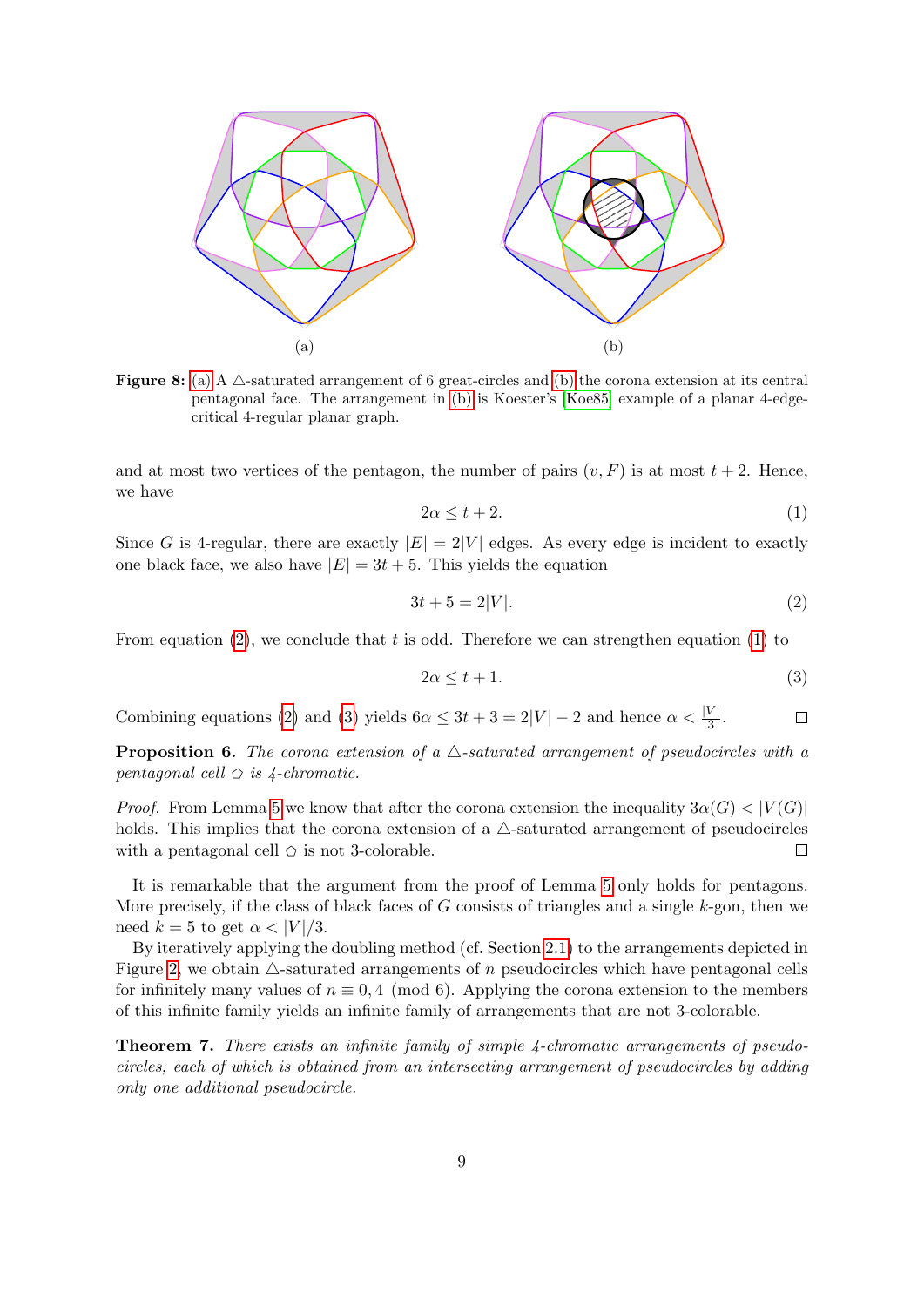## <span id="page-9-0"></span>3.2 Criticality

Koester [\[Koe90\]](#page-20-8) introduced the crowning operation and used this operation to construct an infinite family of 4-regular 4-edge-critical planar graphs (cf. Proposition [15](#page-18-0) and Figure [14\)](#page-18-1). A particular example of a graph obtained by crowning is the Koester graph of Figure [8\(b\),](#page-8-0) which happens to be an arrangement graph of circles.

Since crowning and the corona extension show some similarities and both operations can be used to obtain the Koester graph depicted in Figure [8\(b\),](#page-8-0) we believe that many of the 4 chromatic arrangements obtained with the corona extension (Theorem [7\)](#page-8-4) are in fact 4-vertexcritical. In the following, we present sufficient conditions to obtain 4-vertex-critical and 4 edge-critical arrangements via the corona extension.

We need some terminology. Let H be a cubic plane graph and let  $G = M(H)$  be its medial graph. If H is bridgeless, then  $\chi(G) = 3$  by Theorem [3.](#page-5-0) If in addition H has a pentagonal face  $\varphi_H$ , then we can apply the corona extension to G to obtain a 4-regular graph  $G^\circ$  with  $\chi(G^{\circ}) = 4$  (Lemma [5\)](#page-7-4). We are interested in conditions on H which imply that  $G^{\circ}$  is 4-vertexcritical or even 4-edge-critical.

With  $\Omega_G$  we denote the pentagon corresponding to  $\Omega_H$  in G. The *connector vertices* of  $\Omega_G$ are the five vertices of the triangles adjacent to  $\circlearrowright_G$  which do not belong to  $\circlearrowright_G$ .



Figure 9: Applying the corona extension at a pentagon of a  $\triangle$ -saturated 4-regular planar graph.

Consider a 3-edge-coloring  $\varphi$  of H. We call  $\varphi$  trihamiltonian, if all three subgraphs induced by edges of two of the three colors of  $\varphi$  induce a Hamiltonian cycle on H. We will prove the following:

<span id="page-9-1"></span>**Theorem 8.** Let H be a cubic planar graph with a pentagonal face  $\varphi_H$  and a trihamiltonian 3-edge-coloring  $\varphi$ . If G is the medial graph of H and  $G^{\circ}$  is obtained from G by the corona extension at  $\varphi_G$ , where  $\varphi_G$  is the pentagonal face of G corresponding to  $\varphi_H$ , then  $G^\circ$  is 4vertex-critical. If, additionally, H admits 5-fold rotational symmetry around  $\varphi_H$ , then  $G^\circ$  is even 4-edge-critical.

*Proof.* Recall from Section [2.1](#page-3-3) that the 3-edge-coloring  $\varphi$  of H yields a 3-vertex-coloring of the  $\triangle$ -saturated graph G. Each of the three 2-colored Hamiltonian cycles in H given by  $\varphi$ yields a cycle in G, which covers all the vertices of the respective colors. This is indicated in Figure [10](#page-10-0) (left). Each edge of  $G$  is contained in exactly one of the 3 cycles, hence we obtain a non-proper 3-edge-coloring of G with the property that every color class is a cycle. The two red, two green and one blue circular arcs indicate the way that these three cycles are closed outside the corona region. Note that the order of connector vertices on the red and green cycle must be as indicated in Figure [10](#page-10-0) (left) since each monochromatic cycle is non-crossing. Every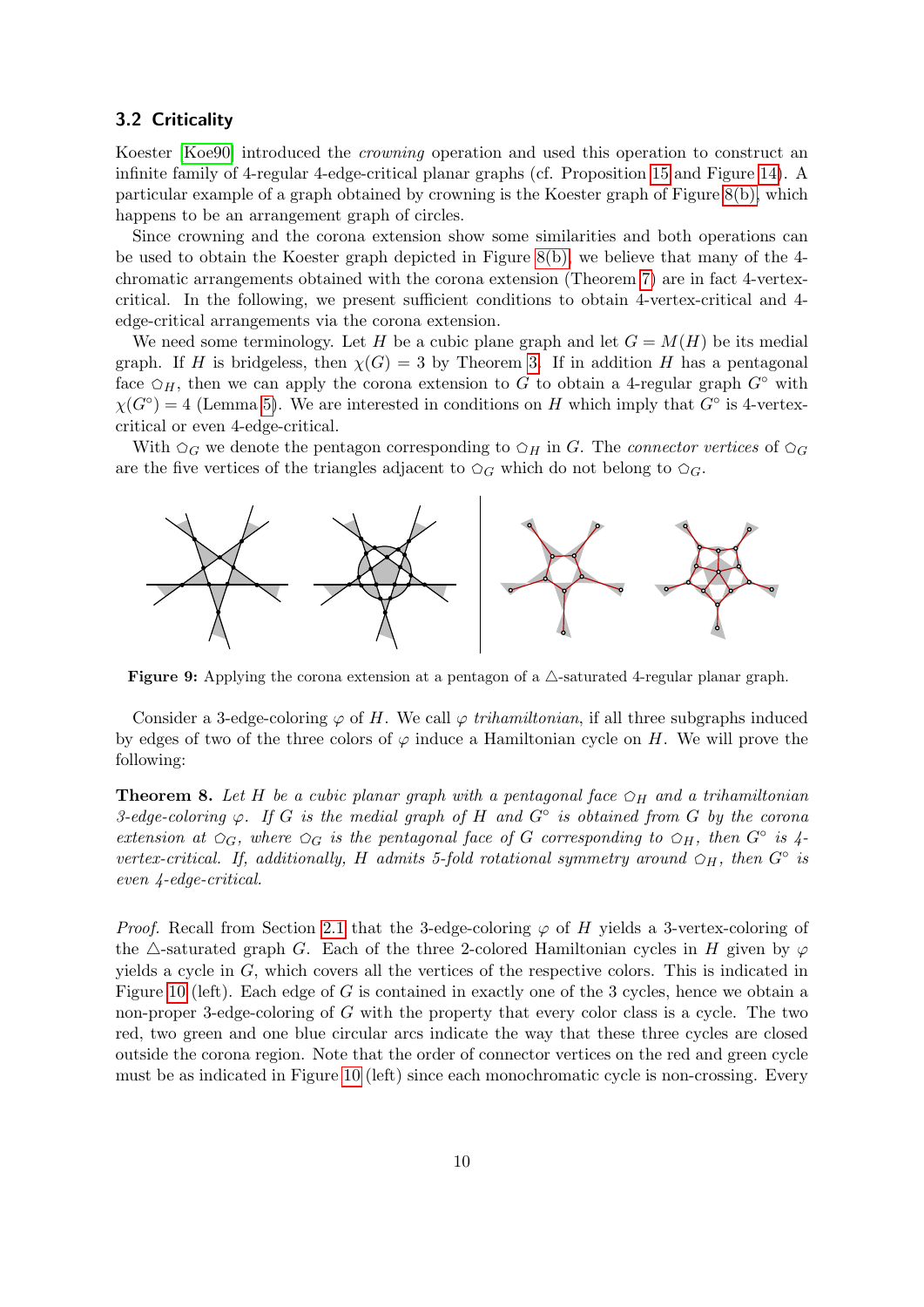<span id="page-10-0"></span>

Figure 10: Left: Edges of G have the color that is missing on its incident vertices. Middle: The golden vertex can move along the red path and arrows in both directions. Right: The purple edge indicates the critical edge after we change colors on the green cycle.

vertex belongs to two of the three cycles induced by the edge coloring, hence, in Figure [10](#page-10-0) arcs of different colors can have multiple intersections and touchings.

Note that Figure [10](#page-10-0) (left) has a vertical axis of symmetry which preserves the blue vertices and the blue cycle but exchanges the colors red and green. In the following, we will show how to modify these two colorings (original and reflected) in order to find a collection of 4-colorings of  $G^{\circ}$  that allows to argue for 4-vertex- and 4-edge-criticality in the respective cases.

Figure [10](#page-10-0) (middle) shows a 4-coloring  $\varphi^{\circ}$  of  $G^{\circ}$  with the same coloring of the connector vertices and vertices outside the corona region as in Figure [10](#page-10-0) (left). Note that a single vertex is colored with the fourth color (gold). If in a 4-vertex-coloring  $\varphi'$  a vertex is the single golden vertex, we call it the *special vertex* of the coloring. To show that  $G^{\circ}$  is 4-vertex-critical, we need to show that every vertex in the graph is the special vertex of some 4-coloring of  $G<sup>°</sup>$ .

In every 4-coloring with a special vertex  $v$ , this vertex is surrounded by all three colors, since we know from Lemma [5](#page-7-4) that the graph  $G^{\circ}$  is 4-chromatic. Thus only one of the colors appears twice. Recoloring v with the one of the other colors and the corresponding neighbor  $w$  of  $v$ with gold makes this neighbor the special vertex of the new coloring. We say that the special vertex moves from v to w. To show that an edge e is critical in  $G^{\circ}$ , it suffices to show that there is a 4-coloring with special vertex v which allows such a move from v to w.

Starting from  $\varphi^{\circ}$ , we can make the special vertex move along the red path (see Figure [10](#page-10-0)) (middle)), changing the colors of green and blue vertices along the way. To see this, remember that the green and blue vertices on the red arcs have 2 red neighbors (in  $G$  and thus in  $G^{\circ}$ ), so the blue and green color are the ones to move along. At one of the endpoints of the red path in Figure [10](#page-10-0) (middle), there are two blue neighbors, thus the next neighbor to move to is the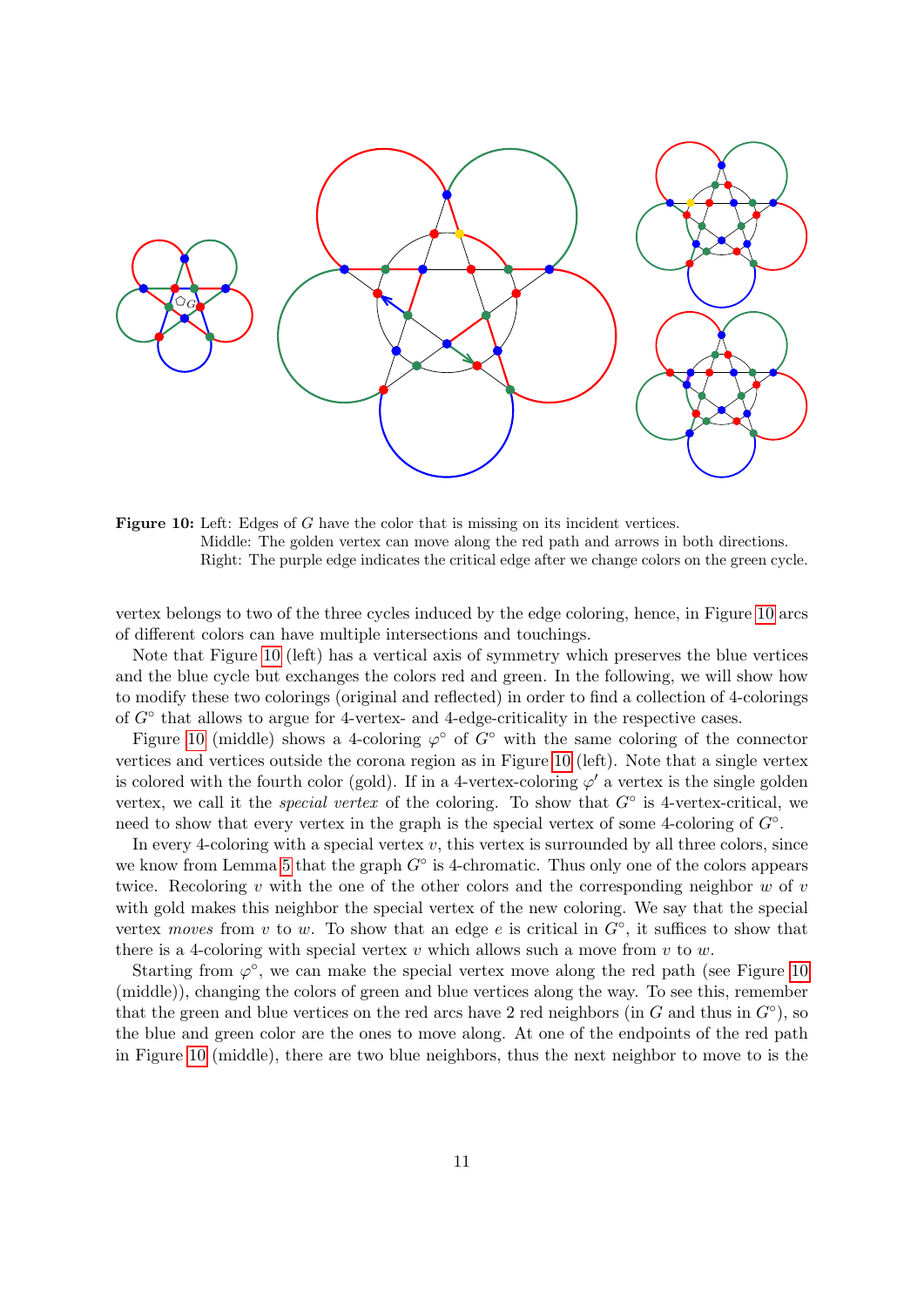<span id="page-11-0"></span>

**Figure 11:** A 3-coloring of the great-circle arrangement from Figure  $8(a)$ . The three cycles obtained by removing each of the color classes are depicted on the right.

red neighbor. At the other endpoint, there are two green neighbors, so again the red neighbor is the next neighbor to move to. This is indicated by arrows in Figure [10](#page-10-0) (middle).

Move the golden vertex along the two red branches and the extending steps. Then turn to the symmetric (reflected) coloring and do the symmetric moves. We claim that together this yields a collection of colorings of  $G^{\circ}$  such that every vertex is the special (golden) vertex of one of them. For the vertices inside or on the new circle, this is easily checked from Figure [10](#page-10-0) (middle). The vertices outside of the corona region are colored with 3 colors. The blue and green ones lie on the red arcs and are therefore reached when moving the golden vertex along the red arcs. The red ones lie on the green paths and will therefore be reached if we start from the reflected coloring, because then these same vertices would be green and lie on the corresponding red arcs. Thus 4-vertex-criticality is established.

Now suppose that H has a 5-fold symmetry fixing  $\varphi_H$ . This symmetry carries over to G and  $G<sup>°</sup>$ . Thus it is sufficient to show that any edge can be rotated to an edge that we have covered already. The only edges which are not covered by the moves along the extended red paths of Figure [10](#page-10-0) (middle) and its rotations are the small edges on the new circle that are inside the triangles of G next to  $\varphi_G$ . In Figure [10](#page-10-0) (right), we show an additional extension of the coloring of the connector vertices to the interior. Exchanging the colors of the blue and red vertices of the green cycle in the bottom left makes it possible to 3-color the graph by making the special vertex blue, if the purple edge is omitted. Since the purple edge is a representative of the last rotational orbit we did not cover yet, this yields 4-edge-criticality.  $\Box$ 

Next, we present some examples of the application of Theorem [8.](#page-9-1) Let  $H$  be a cubic planar graph which has a unique 3-edge-coloring up to permutations of the colors. Then this coloring is trihamiltonian, since if a graph induced by two colors has more than one component, we can change the two colors on this component alone and construct a different coloring. Thus for any pentagon in  $H$ , the resulting graph  $G^{\circ}$  is 4-vertex-critical.

The class of uniquely 3-edge-colorable cubic graphs is well understood. Fowler [\[Fow98,](#page-19-10) Theorem 2.8.5 characterized them as the graphs that can be obtained from  $K_4$  by successively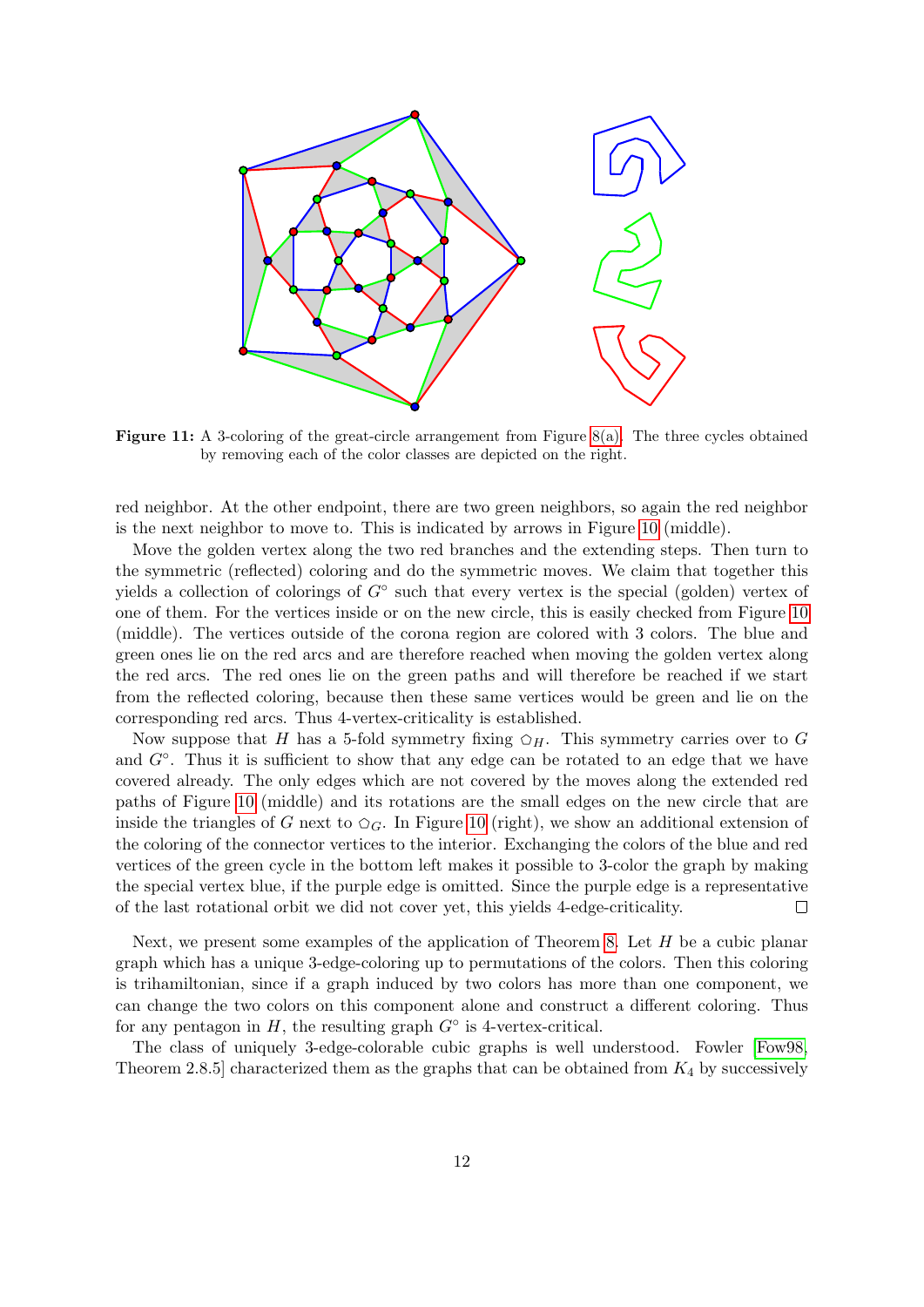<span id="page-12-0"></span>

Figure 12: A 3-coloring of a  $\triangle$ -saturated great-circle arrangement. The three cycles obtained by removing each of the color classes are depicted on the right.



Figure 13: This great-circle arrangement of 16 great-pseudocircles has been discovered by Simmons [\[Sim73\]](#page-20-9). The three cycles obtained by removing any of the color classes are depicted on the right.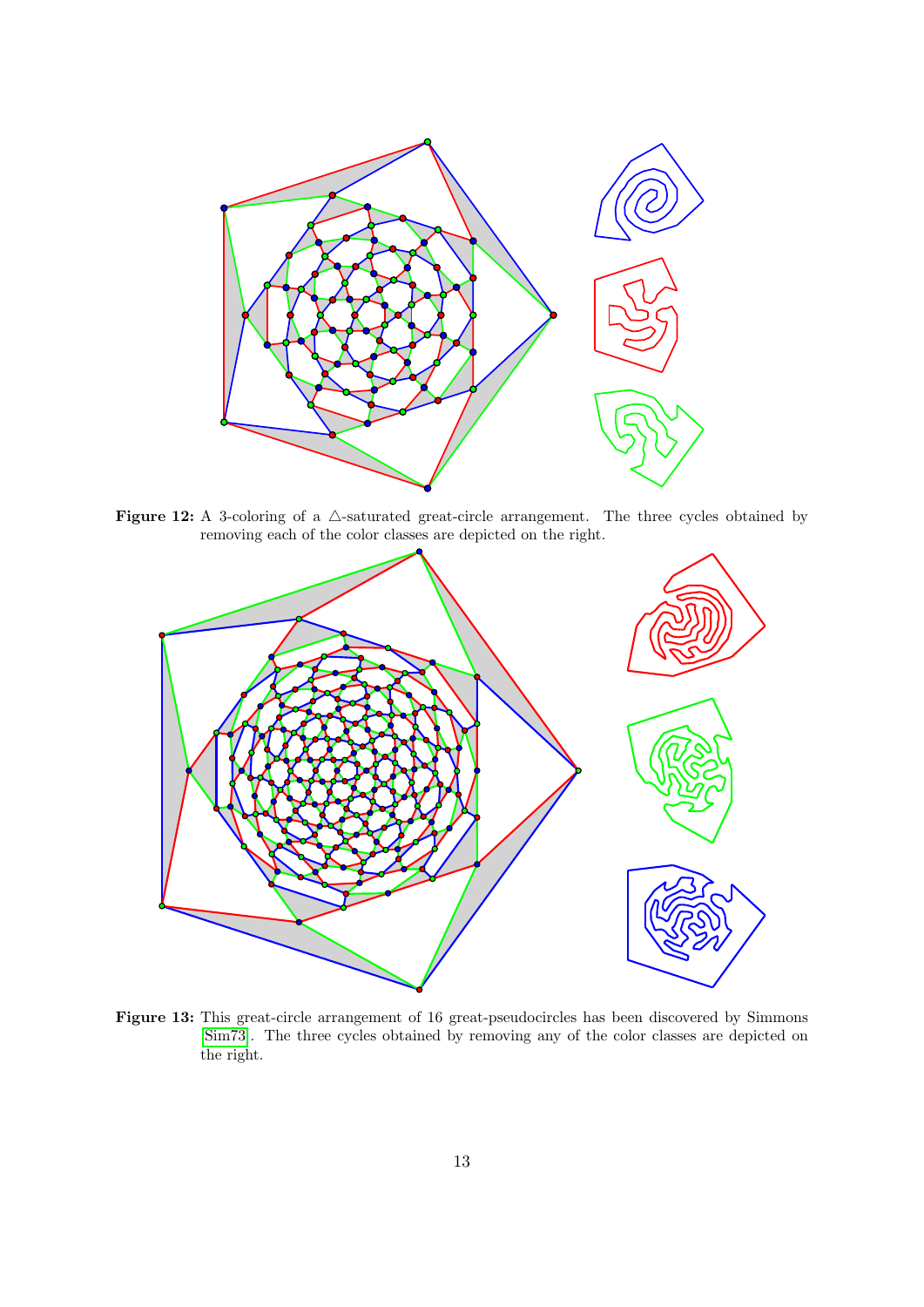replacing a vertex by a triangle. These are the duals of stacked triangulations, which are the uniquely 4-colorable planar graphs [\[Fow98,](#page-19-10) Conjecture  $1.2.1$ ]<sup>[3](#page-13-1)</sup>.

Additionally, Figures [11,](#page-11-0) [12,](#page-12-0) and [13](#page-12-0) show  $\triangle$ -saturated arrangements of 6, 10, and 16 greatpseudocircles respectively, that admit 5-fold rotational symmetry. The arrangement graphs are shown with 3-colorings which correspond to trihamiltonian 3-edge-colorings of their respective premedial graphs. The theorem implies that the corona extension at the outer pentagon of these arrangements yields 4-edge-critical graphs. We are aware of three more  $\triangle$ -saturated arrangements of 6, 7, and 9 pseudocircles respectively, which have 4-edge-critical corona extensions. For these arrangements, however, the 4-edge-criticality is not implied by our theorem. All data is available on the supplementary website [\[FS\]](#page-19-11).

We conclude this section with the following conjecture:

Conjecture 9. There exists an infinite family of simple arrangement graphs of 4-edge-critical arrangements of pseudocircles.

Relaxing the condition of the conjecture to 4-regular planar graphs, this is a known result of Koester (see Proposition [15\)](#page-18-0).

## <span id="page-13-0"></span>4 Fractional colorings

In this section, we investigate fractional colorings of arrangements. A b-fold coloring of a graph G with m colors is an assignment of a set of b colors from  $\{1, \ldots, m\}$  to each vertex of G such that the color sets of any two adjacent vertices are disjoint. The b-chromatic number  $\chi_h(G)$ is the minimum  $m$  such that  $G$  admits a b-fold coloring with  $m$  colors. The fractional chromatic *number* of G is  $\chi_f(G) := \lim_{b \to \infty}$  $\frac{\chi_b(G)}{b} = \inf_b$  $\chi_b(G)$  $\frac{(\mathbf{G})}{b}$ . With  $\alpha(G)$  being the independence number of G and  $\omega(G)$  being the clique number of G, the following inequalities hold:

$$
\max\left\{\frac{|V|}{\alpha(G)}, \omega(G)\right\} \le \chi_f(G) \le \frac{\chi_b(G)}{b} \le \chi(G). \tag{4}
$$

The fractional chromatic number forms a natural lower bound for the chromatic number of graphs. While the chromatic number of quite some intersecting arrangements of pseudocircles is four, at least their fractional chromatic number is always close to three:

<span id="page-13-2"></span>**Theorem 10.** Let G be the arrangement graph of a simple intersecting arrangement  $\mathcal A$  of n pseudocircles, then  $\chi_f(G) \leq 3 + \frac{6}{3n-2} = 3 + \frac{2}{n} + o\left(\frac{1}{n}\right)$  $\frac{1}{n}$ ). In particular, if v denotes the number of vertices of G, then  $\chi_f(G) \leq 3 + \frac{2}{\sqrt{2}}$  $\frac{b}{\overline{v}}+o\left(\frac{1}{\sqrt{2}}\right)$  $\overline{v}$ .

*Proof.* Fix an arbitrary circle  $C \in \mathcal{A}$  and let  $V_C \subseteq V_G$  be the vertex set of C. Let  $V_G \setminus V_C =$  $V_I \cup V_O$ , where  $V_I$  and  $V_O$  are the sets of vertices inside or outside of C, respectively.

**Claim 1.** The graphs  $G[V_I]$  and  $G[V_O]$  are 3-colorable.

*Proof.* We prove the claim for  $G[V_I]$ , the proof for  $G[V_O]$  is analogous. Let  $C_0 \notin \mathcal{A}$  be a tiny circle in some face of the arrangement in the interior of  $C$ . The Sweeping Theorem of Snoeyink and Hershberger [\[SH91,](#page-20-10) Theorem 3.1] asserts that there exists a sweep which continuously

<span id="page-13-1"></span><sup>&</sup>lt;sup>3</sup>This theorem in the thesis is called a conjecture, since it is first proved to be equivalent to the Fiorini-Wilson-Fisk Conjecture, which is proved much later as the main result of the thesis.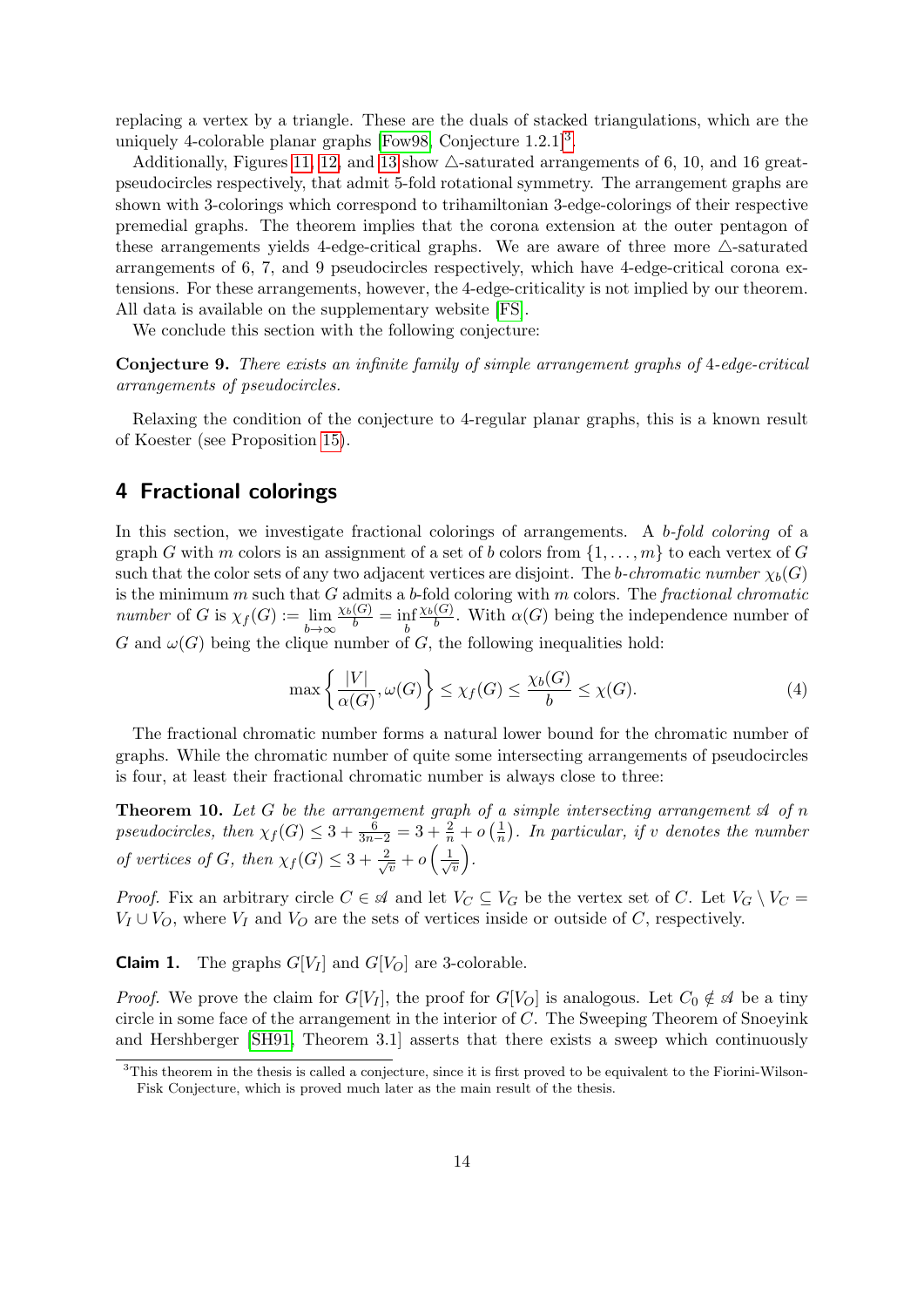transforms  $C_0$  into C such that at any time  $\mathcal{A} \cup C_0$  is an arrangement of pseudocircles. Let  $t = |V_I|$  and let  $\pi = (v_1, v_2, \dots, v_t)$  be the ordering of the vertices of  $V_I$  induced by this sweep, i.e.,  $v_i$  for  $i \in \{1, \ldots, t\}$  is the *i*-th vertex met by the sweep-pseudocircle  $C_0$ . Orient each edge of  $G[V_I]$  from the vertex of smaller index to the vertex of larger index. Note that on every pseudocircle  $C' \in \mathcal{A}$  this orientation induces at most two directed paths that share the starting point, the first vertex of C' met by  $C_0$ . At every vertex  $v \in V_I$  two pseudocircles cross and v has at most one predecessor on each of the two pseudocircles (here we use the fact that  $\mathscr A$ is an intersecting arrangement, and hence every pseudocircle of  $\mathcal A$  different from C intersects both the interior and the exterior of  $C$ ). Hence, in the acyclic orientation of  $G$  defined above, every  $v \in V_I$  satisfies indeg(v)  $\leq 2$ . Thus, the greedy algorithm with the ordering  $\pi$  yields a 3-coloring of  $G[V_I]$ .  $\Box$ 

Let us pause to note that just on the basis of this first claim we get  $\chi_f(G) \leq 3 + \frac{6}{n-2}$  which is not too far from the bound given in the theorem. Indeed if for each pseudocircle  $C$  of the arrangement we use 3 colors to color  $V \setminus V_C$ , then every vertex receives  $n-2$  colors, whence we obtain a b-coloring with  $b = n - 2$  using 3n colors in total, i.e.,  $\chi_{n-2}(G) \leq 3n$ .

**Claim 2.** The graph  $G[V_C]$  is 2-colorable.

*Proof.* Let F be a face of the planar graph  $G[V_C]$ . Each vertex of F is a crossing of C with some  $C' \neq C$  and each  $C' \neq C$  contributes 0 or 2 vertices to the boundary of F. This shows that every face of  $G[V_C]$  is even whence  $G[V_C]$  is a bipartite graph.  $\Box$ 

**Claim 3.** For every weighting  $w : V_G \to [0, \infty)$  there is an independent set I of G such that  $w(I) \ge (\frac{1}{3} - \frac{2}{9n})$  $\frac{2}{9n}\big)w(V_G)$ .

*Proof.* Let  $C \in \mathcal{A}$  be a pseudocircle with minimal weight  $w(V_C)$ . Let  $I_1, I_2, I_3$  and  $J_1, J_2, J_3$ denote the 3 color classes of a proper 3-coloring of  $G[V_I]$  and  $G[V_O]$ , respectively (Claim 1). For  $(i, j) \in \{1, 2, 3\}^2$ , let  $I_{i,j} := I_i \cup J_j$  and let  $X_{i,j} \subseteq V_C$  denote the set of vertices on C with no neighbor in  $I_{i,j}$ . The subgraph  $G[X_{i,j}]$  of  $G[V_C]$  is 2-colorable (Claim 2). Let  $X_{i,j}^1, X_{i,j}^2$ denote the color classes of such a coloring, and define independent sets  $I_{i,j,k} := I_{i,j} \cup X_{i,j}^k$  in G for  $k = 1, 2$ .

With I we denote the random independent set  $I_{i,j,k}$  with  $(i, j, k)$  being chosen from the uniform distribution on  $\{1,2,3\} \times \{1,2,3\} \times \{1,2\}$ . In the following we bound the expected weight  $\mathbb{E}(w(I)).$ 

For every vertex  $x \in V_C$ , we have  $x \in X_{i,j}$  if and only if none of the two neighbors  $x^O, x^I$  of x in  $V_O$  respectively  $V_I$  lie in  $I_i$  respectively  $J_i$ . Since i, j and k are sampled independently, we conclude

$$
\mathbb{P}(x \in \mathbf{I}) = \frac{1}{2} \mathbb{P}(x \in X_{i,j}) = \frac{1}{2} \mathbb{P}(x^{O} \notin I_{i}) \mathbb{P}(x^{I} \notin J_{j}) = \frac{1}{2} \left(\frac{2}{3}\right)^{2} = \frac{2}{9}.
$$

This implies that

$$
\mathbb{E}(w(\mathbf{I})) = \mathbb{E}(w(I_i \cup J_j)) + \mathbb{E}(w(X_{i,j}^k)) = \frac{1}{3}(w(V_G) - w(V_C)) + \frac{2}{9} \cdot w(V_C) = \frac{1}{3}w(V_G) - \frac{1}{9}w(V_C).
$$

Since C was chosen as a pseudocircle of minimum weight, and since  $\sum_{C' \in \mathcal{A}} w(V_{C'}) = 2w(V_G)$ , we conclude that  $w(V_C) \leq \frac{2}{n}w(V_G)$  and hence  $\mathbb{E}(w(I)) \geq (\frac{1}{3} - \frac{2}{9n})$  $\frac{2}{9n}$ )w( $V_G$ ). Since **I** is ranging in the independent sets of  $G$ , this implies the existence of an independent set with total weight at least  $(\frac{1}{3} - \frac{2}{9n})$  $\frac{2}{9n}\big)w(V_G)$ .  $\Box$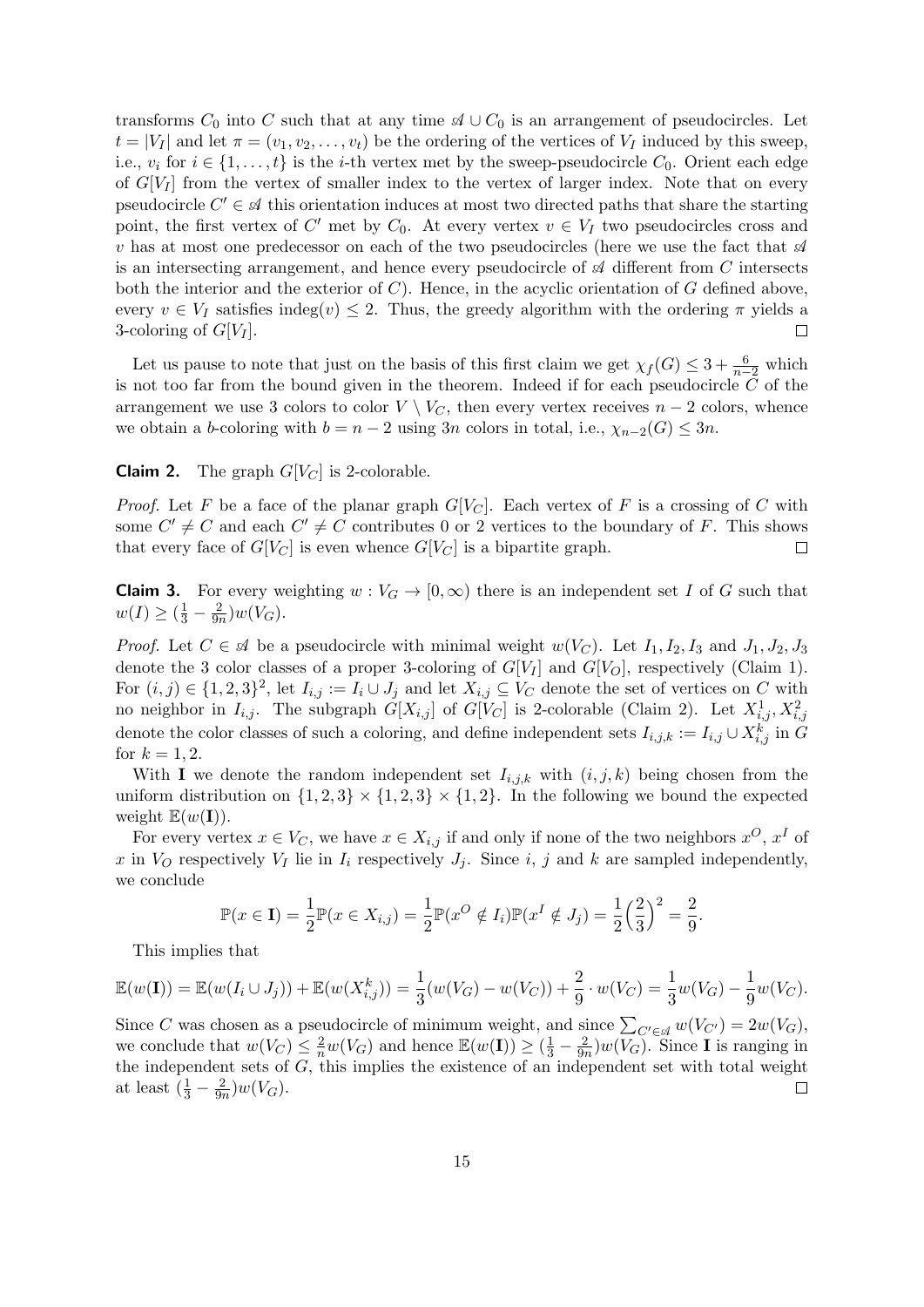It is well known that the fractional chromatic number can be obtained as the optimal value of the linear program

$$
\min \mathbf{1} \cdot x \quad \text{subject to} \quad Mx \ge \mathbf{1}, \quad x \ge 0
$$

where  $M$  is the incidence matrix of vertices versus independent sets. The dual of the program is max  $1 \cdot w$  subject to  $M^T w \le 1$ ,  $w \ge 0$ . Here w can be interpreted as a weighting on the vertices. If w is an optimal weighting for this program, then  $\chi_f(G) = w(V_G)$ . With Claim 3 we get  $1 \geq \mathbb{E}(w(\mathbf{I})) \geq (\frac{1}{3} - \frac{2}{9n})$  $\frac{2}{9n}$ )w(V<sub>G</sub>). Hence,  $\chi_f(G) \leq \frac{1}{\frac{1}{3} - \frac{2}{9n}} = 3 + \frac{6}{3n-2}$ .

We note that for 4-vertex-critical graphs  $G$ , the following simple bound on the fractional chromatic number further improves the bound given in Theorem [10.](#page-13-2)

**Proposition 11.** If G is a 4-vertex-critical graph on v vertices, then  $\chi_f(G) \leq 3 + \frac{3}{v-1}$ .

*Proof.* We show that G admits a  $(v - 1)$ -fold coloring using 3v colors, which will imply  $\chi_{v-1}(G) \leq 3v$  and hence  $\chi_f(G) \leq \frac{\chi_{v-1}(G)}{v-1} \leq \frac{3v}{v-1} = 3 + \frac{3}{v-1}$ .

The coloring can be obtained as follows: For every vertex  $x \in V(G)$ , fix a proper 3-coloring  $c_x : V(G) \setminus \{x\} \to \{C_{1,x}, C_{2,x}, C_{3,x}\}\$ of the vertices in  $G - x$  (which exists since G is 4-vertexcritical). Here,  $\{C_{1,x}, C_{2,x}, C_{3,x}\}\$ is a set of 3 colors chosen such that these color-sets are pairwise disjoint for different vertices  $x$ .

We now define a  $(v-1)$ -fold coloring of G by assigning to every  $w \in V(G)$  the following set of  $v - 1$  colors  $\{c_x(w)|x \in V(G), x \neq w\}$ . Since every  $c_x$  is a proper coloring of G, these color-sets are disjoint for adjacent vertices in G. Furthermore, the coloring uses only colors in  $\{C_{1,x}, C_{2,x}, C_{3,x} \mid x \in V(G)\}\$ , so 3v colors in total, and this proves the above claim and concludes the proof.  $\Box$ 

#### 4.1 Arrangements with dense intersection graphs

Given an arrangement  $\mathcal A$  of pseudocircles, the *intersection graph* of  $\mathcal A$  is the simple graph  $H_{\mathcal A}$ with the pseudocircles in  $\mathcal A$  as the vertex-set in which two distinct pseudocircles  $C_1, C_2 \in \mathcal A$ share an edge if and only if they cross. Using this notion, we see that intersecting arrangements of pseudocircles are exactly the arrangements whose intersection graph is a complete graph. Looking at Theorem [10,](#page-13-2) we were able to show that the fractional chromatic number of such arrangements is close to 3. In this section we discuss possible generalizations of this result by extending this bound to arrangements  $\mathcal A$  for which  $H_{\mathcal A}$  is sufficiently dense. In particular we have the following question.

<span id="page-15-0"></span>**Question 1.** For  $k \in \mathbb{N}$ , let  $\chi_{\geq k}$  denote the supremum of  $\chi_f(G)$  over all arrangement graphs G of arrangements  $\mathcal A$  of pseudocircles such that the minimum degree  $\delta(H_{\mathcal A})$  is at least k. Is it true that  $\chi_{\geq k} \to 3$  for  $k \to \infty$ ?

In the following, we show two weaker statements related to this question. The first one shows that if we require the minimum degree in the intersection graph of an arrangement to be sufficiently large compared to  $n$ , then we can indeed conclude that the fractional chromatic number of the arrangement graph is close to 3. The second statement answers a relaxed version of Question [1](#page-15-0) by showing that for large minimum degree in the intersection graph, the inverse independence ratio  $\frac{|V(G)|}{\alpha(G)}$  of the arrangement graph G approaches 3.

<span id="page-15-1"></span>**Theorem 12.** Let  $d > \frac{1}{2}$  and  $n \in \mathbb{N}$ . Let  $\mathcal{A}$  be a simple arrangement of n pseudocircles such that  $\delta(H_{\mathscr{A}}) \geq dn$ . Then for the arrangement graph G of  $\mathscr{A}$ , we have  $\chi_f(G) \leq \frac{3}{2d-1}$ .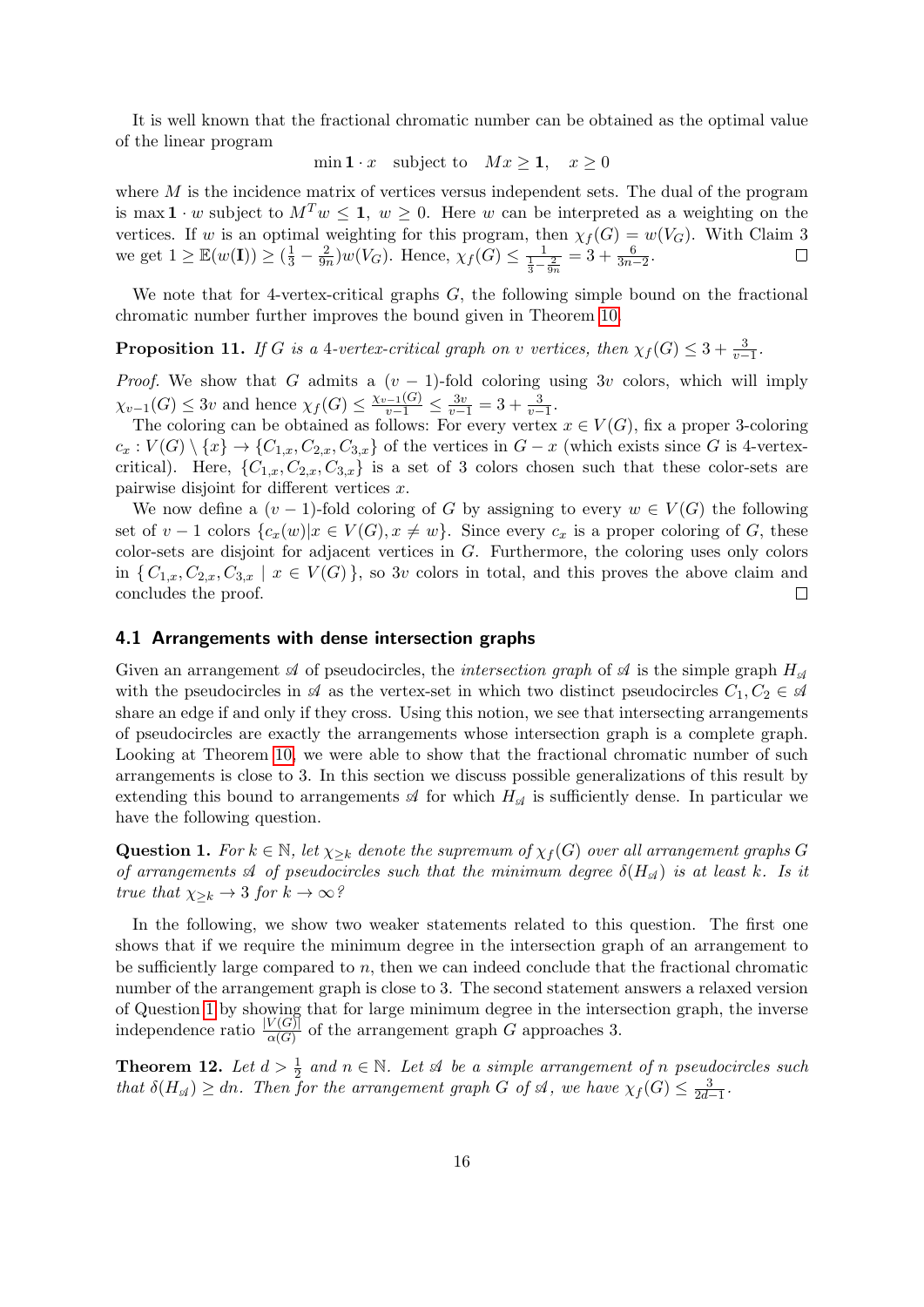Proof. The proof is similar to the one of Theorem [10,](#page-13-2) and we borrow the notations from that proof. For a fixed pseudocircle  $C \in \mathcal{A}$ , we further define  $D_C \subseteq V_G \setminus V_C$  as the union of  $V_{C'}$ over all  $C' \in \mathcal{A}$  for which  $C'$  and  $C$  are disjoint. Also the following two claims hold for every choice of  $C \in \mathcal{A}$ , with word-to-word the same proofs as for the according claims in the proof of Theorem [10.](#page-13-2)

**Claim 1.** The graph  $G - (V_C \cup D_C)$  is 3-colorable.

**Claim 2.** The graph  $G[V_C]$  is 2-colorable.

**Claim 3.** For every weighting  $w : V_G \to [0, \infty)$  there is an independent set I of G such that  $w(I) \geq (\frac{1}{3} - \frac{2(1-d)}{3})$  $\frac{(-a)}{3}$ ) $w(V_G)$ .

*Proof.* Fix  $C \in \mathcal{A}$  as a pseudocircle minimizing  $w(V_C) + 3w(D_C)$ . In the following we fix some notation analogous to the one in the proof of Theorem [10:](#page-13-2) We denote by  $I_1, I_2, I_3$  and  $J_1, J_2, J_3$ the color classes of a 3-coloring of  $G[V_I] - (V_I \cap D_C)$  and  $G[V_O] - (V_O \cap D_C)$ , respectively (which exist by Claim 1). For  $(i, j) \in \{1, 2, 3\}^2$ , we denote again  $I_{i,j} := I_i \cup J_j$  and by  $X_{i,j} \subseteq V_C$ the set of vertices on C with no neighbor in  $I_{i,j}$ . Let  $X_{i,j}^1, X_{i,j}^2$  denote the color classes of a 2-coloring of  $G[X_{i,j}] \subseteq G[V_C]$ , and define independent sets  $I_{i,j,k} := I_{i,j} \cup X_{i,j}^k$  in G for  $k = 1,2$ .

Again we let **I** denote the random set  $I_{i,j,k}$  where  $(i, j, k)$  is chosen uniformly at random from  ${1, 2, 3} \times {1, 2, 3} \times {1, 2}.$ 

Every vertex  $x \in V_C$  belongs to  $X_{i,j}$  for at least 4 different choices of  $(i, j)$ . If x has neighbors in  $I_a$  and  $J_b$ , then it belongs to  $X_{i,j}$  for  $i \in \{1,2,3\} \setminus \{a\}$  and  $j \in \{1,2,3\} \setminus \{b\}$ . Therefore,

$$
\mathbb{E}(w(X_{i,j}^k)) = \frac{1}{3} \cdot \frac{1}{3} \cdot \frac{1}{2} \sum_{i',j',k'} w(X_{i',j'}^{k'}) = \frac{1}{18} \sum_{i',j'} w(X_{i',j'}) \ge \frac{1}{18} \cdot 4w(V_C) = \frac{2}{9}w(V_C).
$$

This implies that

$$
\mathbb{E}(w(\mathbf{I})) = \mathbb{E}(w(I_i \cup J_j)) + \mathbb{E}(w(X_{i,j}^k)) \ge \frac{1}{3}(w(V_G) - w(V_C \cup D_C)) + \frac{2}{9} \cdot w(V_C)
$$

$$
= \frac{1}{3}w(V_G) - \frac{1}{9}(w(V_C) + 3w(D_C))
$$

Since C was chosen as a pseudocircle minimizing  $w(V_C)+3w(D_C)$ , we have  $w(V_C)+3w(D_C) \leq$ 1  $\frac{1}{n}\sum_{C'\in\mathscr{A}}(w(V_{C'})+3w(D_{C'}))$ . Let v be a vertex in the intersection of two pseudocircles  $C_1$  and  $C_2$ . For  $i = 1, 2$  pseudocircle  $C_i$  is disjoint from at most  $(n - 1) - dn = (1 - d)n - 1$  other pseudocircles. Hence, v is in at most  $2(1-d)n - 2$  sets  $D_{C'}$  and we get

$$
\sum_{C' \in \mathcal{A}} (w(V_{C'}) + 3w(D_{C'})) \le \sum_{C' \in \mathcal{A}} w(V_{C'}) + 3 \sum_{C' \in \mathcal{A}} w(D_{C'}) \le
$$
  
2 
$$
\sum_{v \in V(G)} w(v) + (2(1-d)n - 2)3 \sum_{v \in V(G)} w(v) \le 6(1-d)n \cdot w(V_G).
$$

Consequently  $w(V_C) + 3w(D_C) \leq 6(1-d)w(V_G)$  and  $\mathbb{E}(w(I)) \geq (\frac{1}{3} - \frac{2(1-d)}{3})$  $\frac{(-a)}{3}$   $\big) w(V_G)$ . This implies the existence of an independent set with total weight at least  $(\frac{1}{3} - \frac{2(1-d)}{3})$  $\frac{(-a)}{3}$ ) $w(V_G)$ .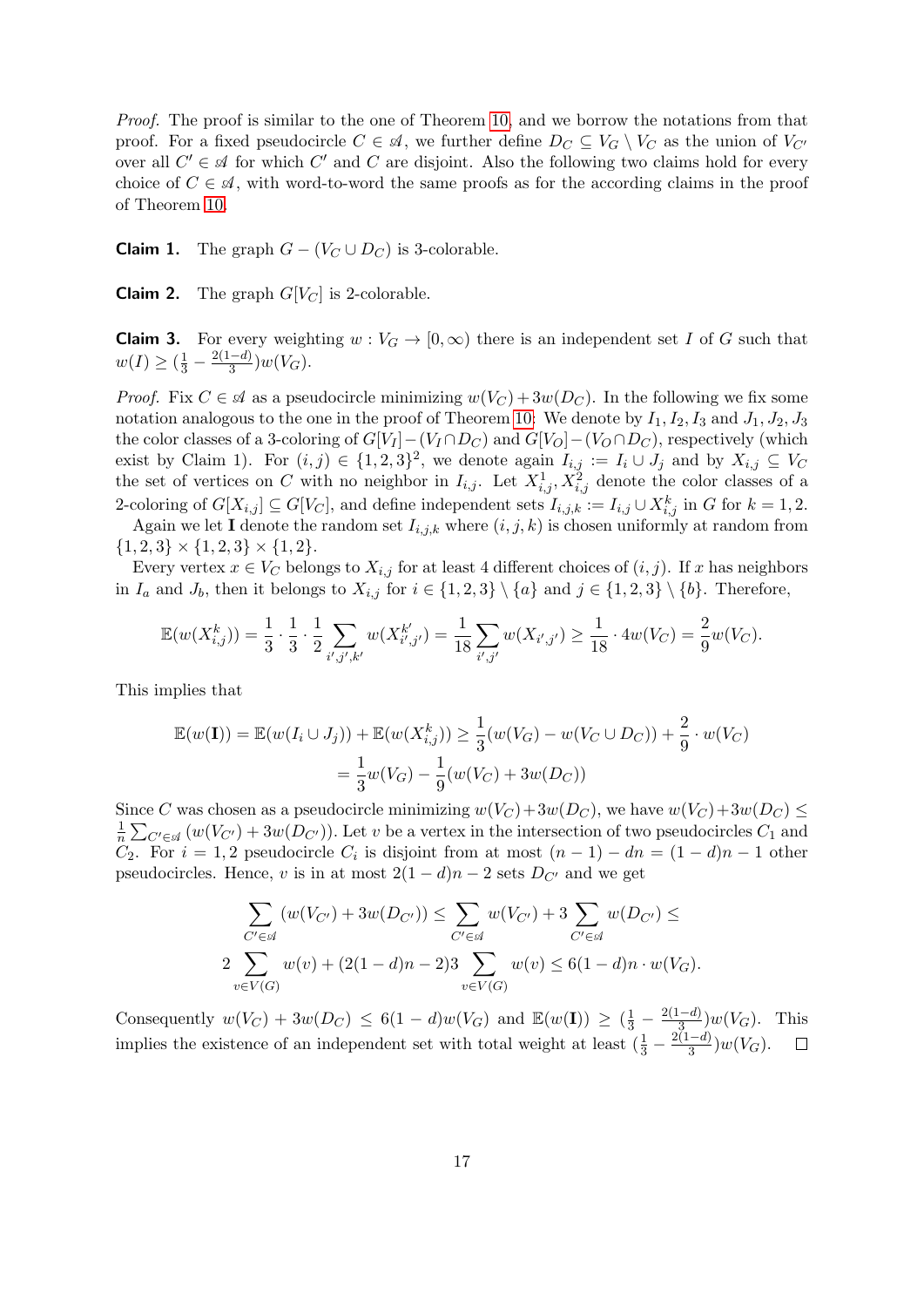Just as in the proof of Theorem [10](#page-13-2) we express the fractional chromatic number as the optimal value of the linear program max  $1 \cdot w$  subject to  $M^T w \le 1$ ,  $w \ge 0$  where M is the incidence matrix of vertices versus independent sets. As previously, Claim 3 now directly yields that  $\chi_f(G) \leq 1/(\frac{1}{3} - \frac{2(1-d)}{3})$  $\frac{(-d)}{3}$  =  $\frac{3}{2d-1}$ . This concludes the proof of Theorem [12.](#page-15-1)  $\Box$ 

**Proposition 13.** Let G be the arrangement graph of a simple arrangement  $\mathcal A$  of pseudocircles with  $\delta(H_{\mathscr{A}}) \geq 2$ . Then we have  $\frac{|V(G)|}{\alpha(G)} \leq 3 + \frac{3}{\delta(H_{\mathscr{A}})-1}$ .

*Proof.* Let  $C_0$  and  $C_1$  be pseudocircles not belonging to  $\mathcal{A}$ , such that  $C_0$  contains all pseudocircles of  $\mathcal A$  and  $C_1$  in its exterior, while  $C_1$  has all pseudocircles in  $\mathcal A$  and  $C_0$  in its interior. By the Sweeping Theorem of Snoeyink and Hershberger [\[SH91,](#page-20-10) Theorem 3.1] there is a linear ordering  $v_1, \ldots, v_{|V(G)|}$  of the vertices of G such that each pseudocircle  $C \in \mathcal{A}$  contains a unique vertex  $v_C \in V_C$  with precisely 2 predecessors on C in this ordering, while all vertices in  $V_C \setminus \{v_C\}$  are preceded by at most one other vertex on C. It is now clear that the graph  $G' := G - \{v_C | C \in \mathcal{A}\}\$ is 2-degenerate (since in the induced acyclic orientation of  $G'$ , every vertex has at most one in-edge on each of its two circles, and so the maximum in-degree in this orientation is at most 2). Hence  $G'$  is properly 3-colorable by the greedy algorithm. Thus,  $\alpha(G) \geq \alpha(G') \geq \frac{1}{3}$  $\frac{1}{3}(|V(G)| - |\mathcal{A}|)$ . Since  $\delta(H_{\mathcal{A}}) = k \geq 2$ , every pseudocircle contains at least 2k vertices, and hence we have  $|V(G)| \geq k |\mathcal{A}|$ . We finally conclude that

$$
\alpha(G) \ge \frac{1}{3} \left( |V(G)| - \frac{1}{k}|V(G)| \right) = \frac{k-1}{3k} |V(G)|.
$$

 $\Box$ 

## <span id="page-17-0"></span>5 Fractionally 3-colorable 4-edge-critical planar graphs

On the basis of the *database of pseudocircles* [\[FS\]](#page-19-11) we could compute  $\chi$  and  $\chi_f$  exhaustively for small arrangements<sup>[4](#page-17-1)</sup>. We found the arrangement depicted in Figure [1\(b\)](#page-2-0) with  $\chi = 4$  and  $\chi_f = 3$ . This is a counterexample to Conjecture 3.2 in Gimbel et al. [\[GKLT19\]](#page-19-3).

Extending the experiments to small 4-regular planar graphs we found that there are precisely 17 4-regular planar graphs on 18 vertices with  $\chi = 4$  and  $\chi_f = 3$ . They are minimal in the sense that there are no 4-regular graphs on  $n \leq 17$  vertices with  $\chi = 4$  and  $\chi_f = 3$ . Each of these 17 graphs is 4-vertex-critical and the one depicted in Figure [15\(a\)](#page-18-2) is even 4-edge-critical.

Starting with a triangular face in the 4-edge-critical 4-regular graph of Figure [15\(a\)](#page-18-2) and repeatedly applying Koester's crowning operation as illustrated in Figure [15\(b\)](#page-18-2) (which by definition preserves the existence of a facial triangle), we can deduce the following theorem.

<span id="page-17-2"></span>Theorem 14. There exists an infinite family of 4-edge-critical 4-regular planar graphs G with fractional chromatic number  $\chi_f(G) = 3$ .

We prepare the proof of the above result with some background on Koester's crowing op-eration from [\[Koe90\]](#page-20-8). For a 4-regular plane graph G and a face  $\circ$  of odd degree in G, we denote by  $Crown(G, \triangle)$  the plane graph obtained by applying the crowning operation to  $\triangle$ in G. Figure [14](#page-18-1) shows how to apply the crowning to a triangle and a pentagon respectively, the general case should be deducible. Koester proved the following:

<span id="page-17-1"></span><sup>4</sup>Computing the fractional chromatic number of a graph is NP-hard in general [\[LY94\]](#page-20-11). For our computations we formulated a linear program which we then solved using the MIP solver Gurobi.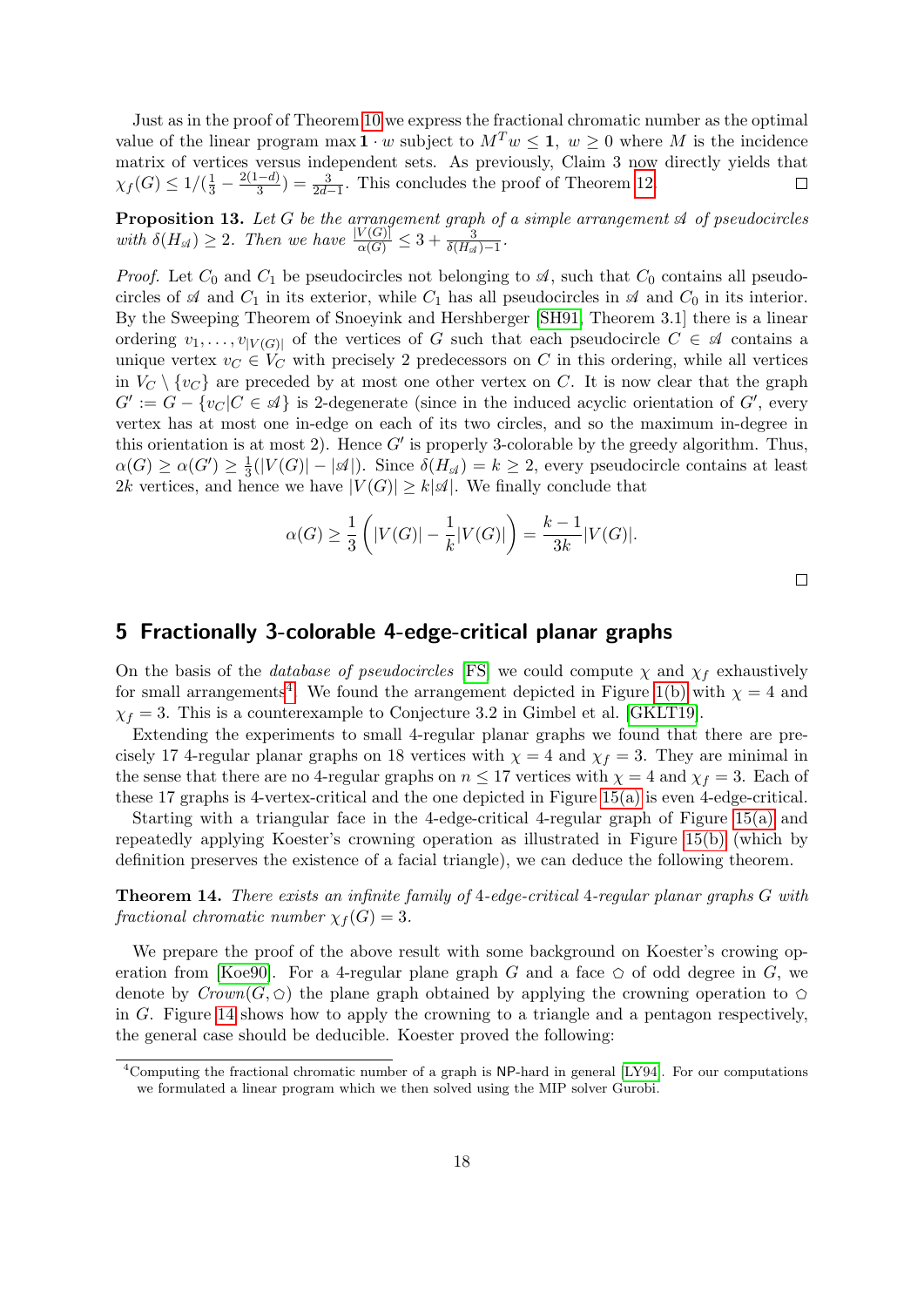<span id="page-18-1"></span>

Figure 14: Crowning of a triangle and a pentagon.

<span id="page-18-0"></span>**Proposition 15** (  $[Koe90]$ ). Let G be a 4-regular plane graph with a facial triangle T. If G is 4-edge-critical, then so is  $Crown(G, T)$ .

Via the following lemma, we can use Koester's crowning operation to extend the example from Figure [15\(a\)](#page-18-2) to an infinite family of 4-regular 4-edge-critical planar graphs with fractional chromatic number 3.

<span id="page-18-2"></span>

**Figure 15:** [\(a\)](#page-18-2) A 4-edge-critical 4-regular 18-vertex planar graph with  $\chi = 4$  and  $\chi_f = 3$  and [\(b\)](#page-18-2) the crowning extension at its center triangular face.

<span id="page-18-3"></span>**Lemma 16.** Let G be a 4-regular plane graph with a facial triangle T. If  $\chi_f(G) = 3$ , then  $\chi_f(\text{Crown}(G, T)) = 3.$ 

*Proof.* If  $\chi_f(G) = 3$ , then it follows from the representation of  $\chi_f(G)$  as the optimal value of a rational linear program that there exists  $b \in \mathbb{N}$  such that G has a b-coloring using 3b colors. For every vertex  $v \in V(G)$ , let  $c(v) \in {3b \brack b}$  $\binom{3b}{b}$  be the assigned sets of colors. Let  $T = uvw$ , then we know that  $c(u)$ ,  $c(v)$ ,  $c(w)$  must be pairwise disjoint and hence form a partition of  $\{1, \ldots, 3b\}$ . Let  $c(u) = A_1$ ,  $c(v) = A_2$ , and  $c(w) = A_3$ . It is easy to see that the subgraph of  $Crown(G, T)$ induced by the vertices u, v, w and the nine new vertices in  $V(Crown(G, T)) \setminus V(G)$  is 3colorable such that the colors of  $u, v, w$  are pairwise distinct. By appropriately replacing the 3 colors by  $A_1, A_2, A_3$  we obtain a b-coloring of  $Crown(G, T)$  with 3b colors. This proves  $\chi_f(Crown(G, T)) \leq 3$ , now  $\chi_f(Crown(G, T)) = 3$  follows because  $Crown(G, T)$  contains a triangle. П

Starting with a facial triangle in the 4-regular 4-edge-critical graph of Figure [15](#page-18-2) and repeating the crowning operation (which by definition preserves the existence of a facial triangle), by Lemma [16](#page-18-3) and Proposition [15](#page-18-0) we obtain an infinite family of 4-edge-critical 4-regular planar graphs G with fractional chromatic number  $\chi_f(G) = 3$ . This proves Theorem [14.](#page-17-2)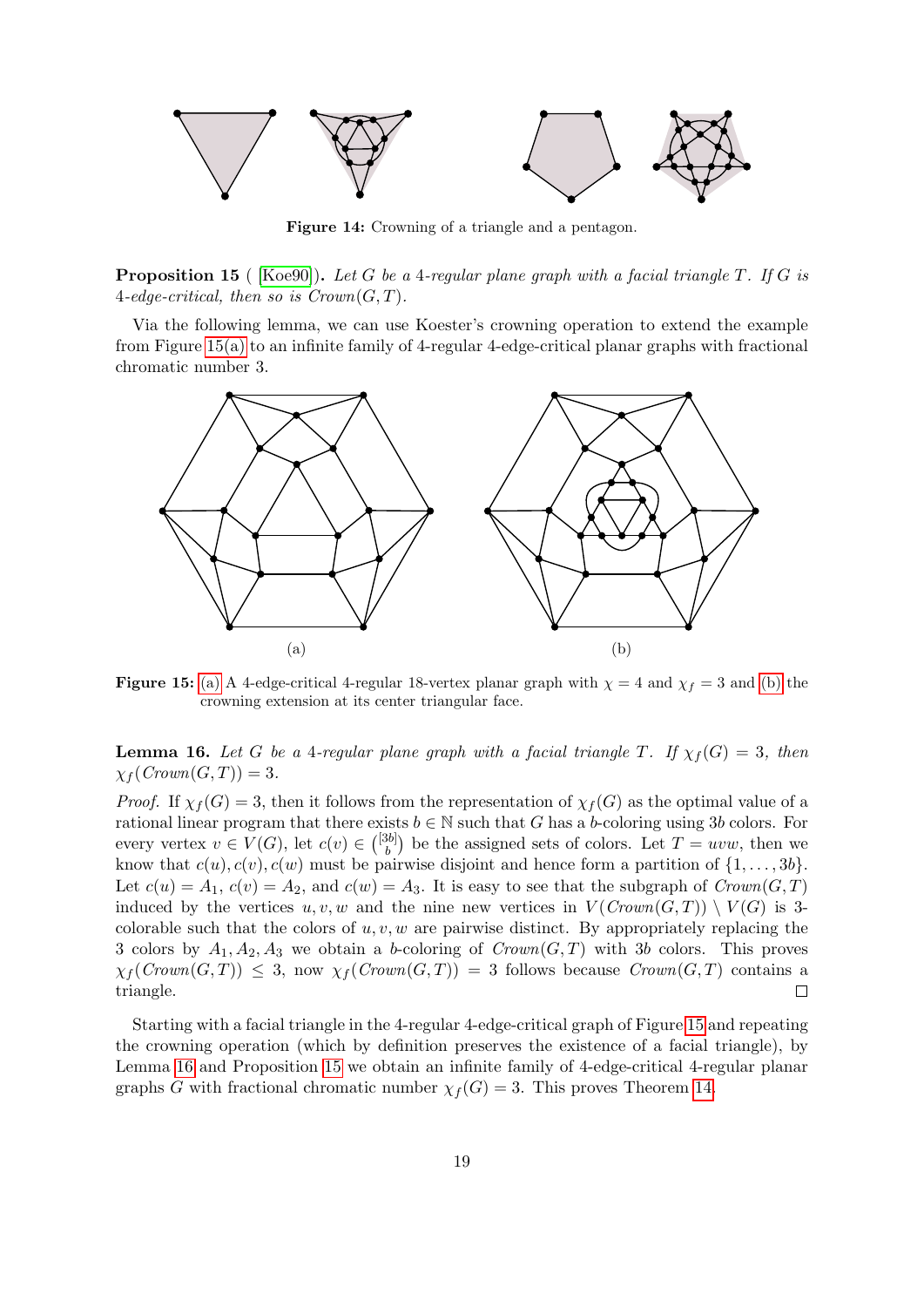# <span id="page-19-4"></span>6 Discussion

With Theorem [2](#page-3-2) we gave a proof of Conjecture [1](#page-1-0) for  $\triangle$ -saturated great-pseudocircle arrangements. While this is a very small subclass of great-pseudocircle arrangements, it is reasonable to think of it as a "hard" class for 3-coloring. The rationale for such thoughts is that triangles restrict the freedom of extending partial colorings. Our computational data indicates that sufficiently large intersecting pseudocircle arrangements that are *diamond-free*, i.e., no two triangles of the arrangement share an edge, are also 3-colorable. Computations also suggest that sufficiently large great-pseudocircle arrangements have antipodal colorings, i.e., 3-colorings where antipodal points have the same color. Based on the experimental data we propose the following strengthened variants of Conjecture [1.](#page-1-0)

Conjecture 17. The following three statements hold:

- (a) Every simple diamond-free intersecting arrangement of  $n > 6$  pseudocircles is 3-colorable.
- (b) Every simple intersecting arrangement of sufficiently many pseudocircles is 3-colorable.
- (c) Every simple arrangement of  $n > 7$  great-pseudocircles has an antipodal 3-coloring.

## References

- <span id="page-19-5"></span>[Aig87] M. Aigner. *Graph theory. A development from the 4-color problem.* BCS Associates, 1987.
- <span id="page-19-7"></span>[Bla11] J. Blanc. [The best polynomial bounds for the number of triangles in a simple arrangement](http://geombina.uccs.edu/?page_id=621) of n [pseudo-lines.](http://geombina.uccs.edu/?page_id=621) Geombinatorics, 21:5–17, 2011.
- <span id="page-19-0"></span>[FHNS00] S. Felsner, F. Hurtado, M. Noy, and I. Streinu. [Hamiltonicity and colorings of arrangement](http://dl.acm.org/doi/abs/10.5555/338219.338247) [graphs.](http://dl.acm.org/doi/abs/10.5555/338219.338247) In Proceedings of the 11<sup>th</sup> annual ACM-SIAM symposium on Discrete algorithms (SODA'00), pages 155–164, 2000.
- <span id="page-19-1"></span>[FHNS06] S. Felsner, F. Hurtado, M. Noy, and I. Streinu. [Hamiltonicity and colorings of arrangement](http://doi.org/10.1016/j.dam.2006.04.006) [graphs.](http://doi.org/10.1016/j.dam.2006.04.006) Discrete Applied Mathematics, 154(17):2470–2483, 2006.
- <span id="page-19-10"></span>[Fow98] T. G. Fowler. [Unique Coloring of Planar Graphs](http://people.math.gatech.edu/~thomas/FC/fowlerphd.pdf). PhD thesis, Georgia Institute of Technology, 1998.
- <span id="page-19-11"></span>[FS] S. Felsner and M. Scheucher. Webpage: Homepage of Pseudocircles. <http://www3.math.tu-berlin.de/pseudocircles>.
- <span id="page-19-8"></span>[FS21] S. Felsner and M. Scheucher. [Arrangements of Pseudocircles: Triangles and Drawings.](http://doi.org/10.1007/s00454-020-00173-4) Discrete & Computational Geometry, 65:261–278, 2021.
- <span id="page-19-3"></span>[GKLT19] J. Gimbel, A. Kündgen, B. Li, and C. Thomassen. [Fractional coloring methods with applica](http://doi.org/10.1137/18M1177317)[tions to degenerate graphs and graphs on surfaces.](http://doi.org/10.1137/18M1177317) SIAM Journal on Discrete Mathematics, 33(3):1415–1430, 2019.
- <span id="page-19-6"></span>[Grü72] B. Grünbaum. [Arrangements and Spreads](http://doi.org/10.1090/cbms/010), volume 10 of CBMS Regional Conference Series in Mathematics. American Mathematical Society, 1972.
- <span id="page-19-9"></span>[Har85] H. Harborth. [Some simple arrangements of pseudolines with a maximum number of triangles.](http://doi.org/10.1111/j.1749-6632.1985.tb14536.x) Annals of the New York Academy of Sciences, 440(1):31–33, 1985.
- <span id="page-19-2"></span>[Kal18] G. Kalai. Coloring problems for arrangements of circles (and pseudocircles): Eight problems on coloring circles, 2018. [http://gilkalai.wordpress.com/2018/04/13/](http://gilkalai.wordpress.com/2018/04/13/coloring-problems-for-arrangements-of-circles-and-pseudocircles/) [coloring-problems-for-arrangements-of-circles-and-pseudocircles/](http://gilkalai.wordpress.com/2018/04/13/coloring-problems-for-arrangements-of-circles-and-pseudocircles/).